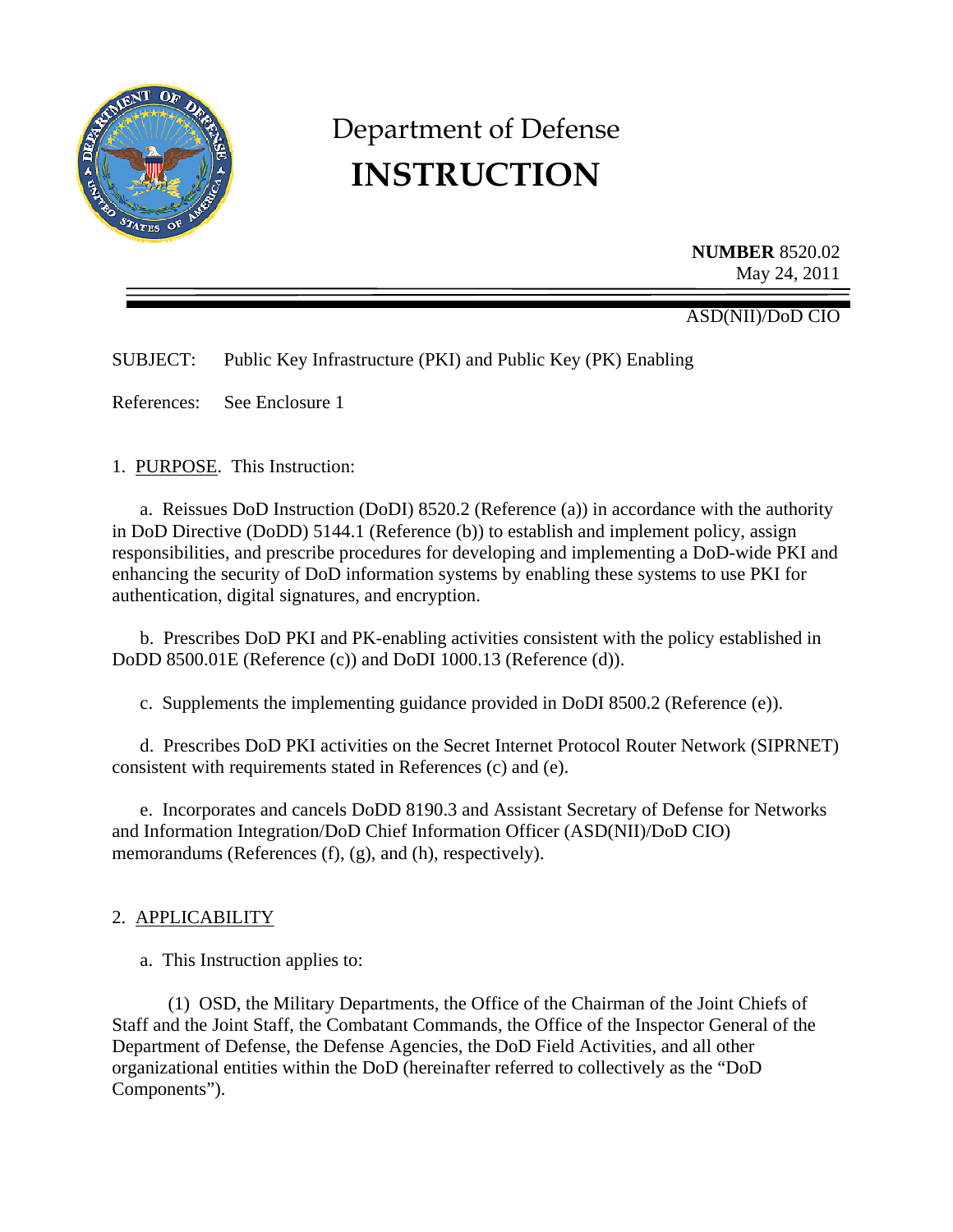(2) All unclassified and classified DoD information systems and networks (e.g., Nonclassified Internet Protocol Router Network (NIPRNET), SIPRNET, Defense Research and Engineering Network (DREN), Secret Defense Research and Engineering Network (SDREN)), web servers, and e-mail systems).

(3) All users accessing unclassified and classified DoD information systems (e.g., DoD web-based systems, DoD websites, DoD web servers) and networks (e.g., NIPRNET, SIPRNET, DREN, SDREN).

b. This Instruction does NOT apply to sensitive compartmented information and other information systems operated within the DoD that fall under the authority of the Director of National Intelligence in accordance with Intelligence Community Directive 503 (Reference (i)). This Instruction also does not apply to Top Secret collateral systems, special access programs, and stand-alone networks with no connection to the Global Information Grid (GIG).

3. DEFINITIONS. See Glossary.

4. POLICY. It is DoD policy that:

 a. The DoD shall implement a DoD-wide PKI to maintain the certificate lifecycle, including, but not limited to, issuance, suspension, and revocation. The DoD shall issue certificates to DoD PKI Certificate Eligible Users in accordance with "United States Department of Defense X.509 Certificate Policy" (Reference (j)). The DoD PKI also shall support requirements for group, role, information systems, device, and code signing certificates. The DoD PKI shall provide first and third party key recovery for private keys associated with encryption certificates.

 b. The DoD shall enable DoD information systems to use PKI for digital signature and encryption as specified in this Instruction. The DoD shall enable DoD information systems to use DoD-approved PKIs for authentication in accordance with DoDI 8520.03 (Reference (k)).

 c. The DoD shall only rely on certificates that are issued by the DoD PKI or by a DoDapproved PKI for authentication, digital signature, or encryption. External PKIs are approved for use by the ASD(NII)/DoD CIO. The process for recommending approval for external PKIs is outlined in the DoD External Interoperability Plan (Reference (1)). DoD mission partners shall use certificates issued by the DoD External Certification Authority (ECA) program or a DoDapproved PKI, when interacting with the DoD in unclassified domains. DoD ECA PKI and External PKI certificates are not used in the DoD classified domain.

 d. The DoD shall establish and maintain a cross certification with the Federal PKI to comply with Federal Information Processing Standards Publication 201-1 (Reference (m)). The DoD shall facilitate the issuance of any new PKI certificates necessary to comply with Federal or Office of Management and Budget issuances or mandates and be consistent with DoD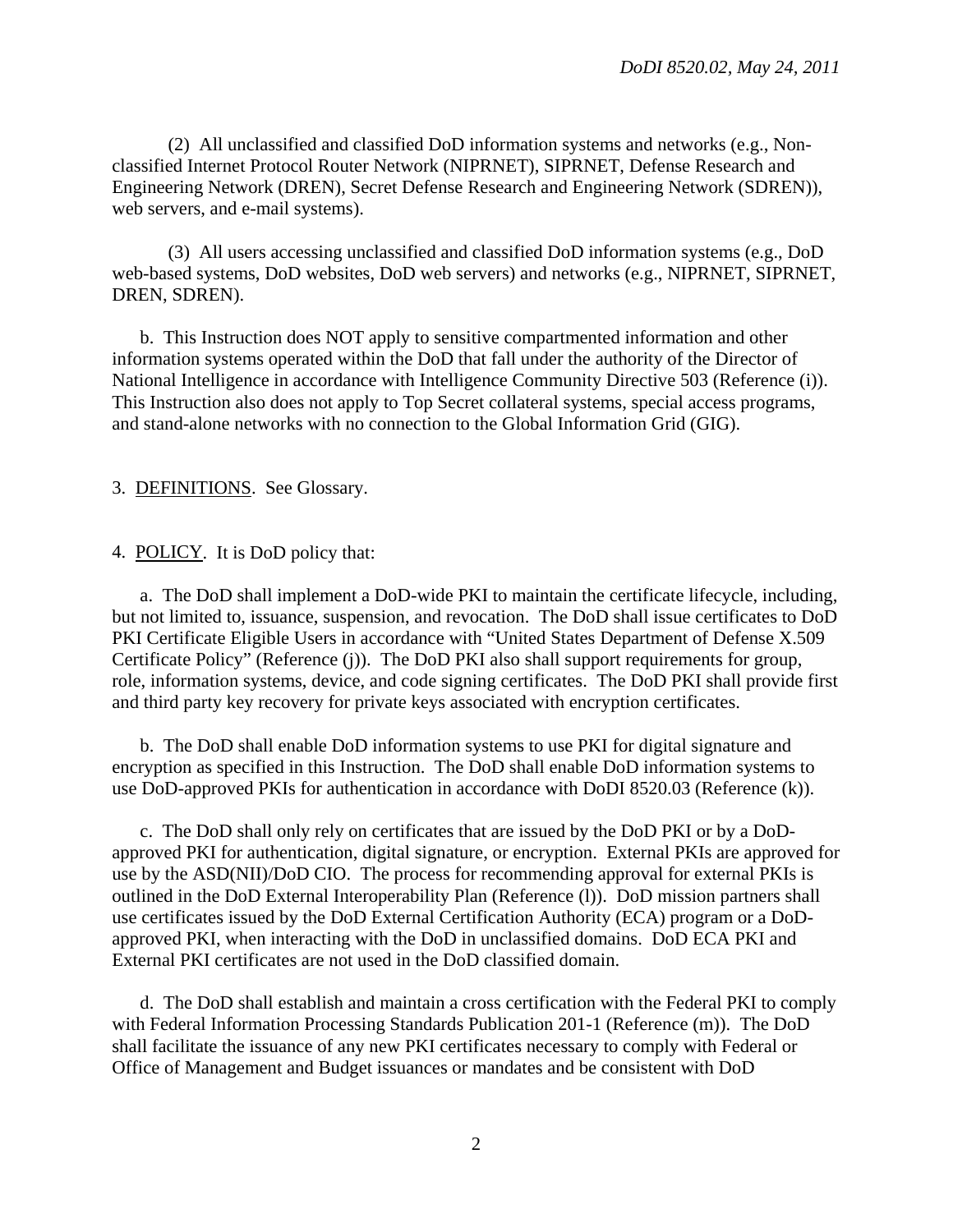implementation plans. DoD PKI shall comply with Reference (m) for mandatory certificates issued on the Common Access Card (CAC).

 e. PKIs operating under the purview of the DoD (e.g., DoD ECA, DoD Coalition PKI) are approved for use for their intended purpose and environment. The types of external PKIs that can be approved for use in the DoD are described in this Instruction. Implementation and use of DoD-approved PKI certificates for identity authentication is described in Reference (k).

 f. DoD digital signers of mobile code shall use DoD-issued code-signing certificates to allow validation of both the integrity of the code and the authenticity of its source in accordance with DoDI 8522.01 (Reference (n)).

5. RESPONSIBILITIES. See Enclosure 2.

6. PROCEDURES. See Enclosure 3.

7. RELEASABILITY. UNLIMITED. This Instruction is approved for public release and is available on the Internet from the DoD Issuances Website at http://www.dtic.mil/whs/directives.

8. EFFECTIVE DATE. This Instruction is effective upon its publication to the DoD Issuances Website.

leve k. he

Teri M. Takai Principal Deputy Assistant Secretary of Defense For Networks and Information Integration/ DoD Chief Information Officer

Enclosures

- 1. References
- 2. Responsibilities
- 3. Implementation Procedures

Glossary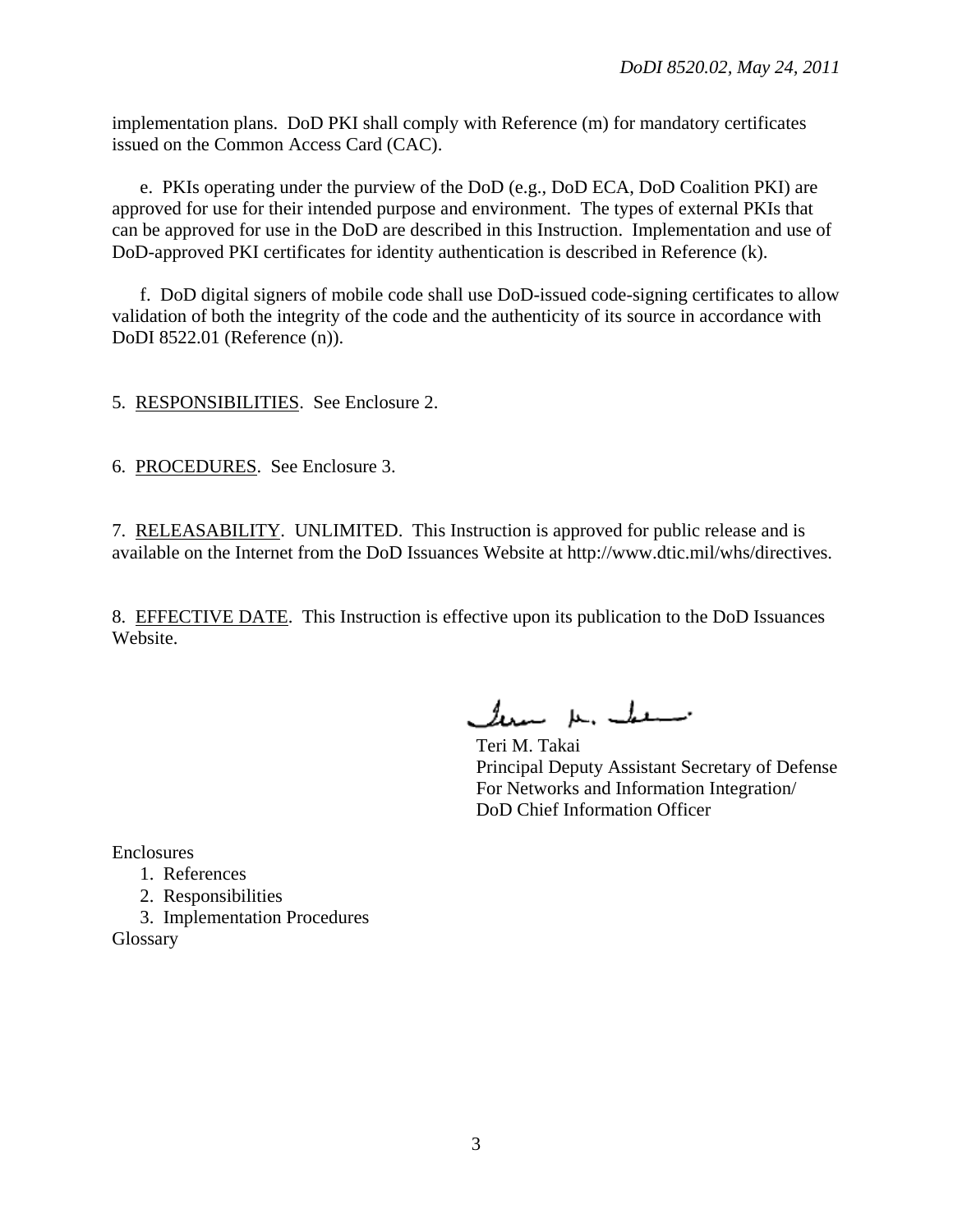# **TABLE OF CONTENTS**

| UNDER SECRETARY OF DEFENSE FOR PERSONNEL AND READINESS<br>APPENDIX: CRITERIA FOR ISSUANCE OF ALT TO FOS, SES MEMBERS, AND |  |
|---------------------------------------------------------------------------------------------------------------------------|--|
|                                                                                                                           |  |
|                                                                                                                           |  |
|                                                                                                                           |  |
|                                                                                                                           |  |
|                                                                                                                           |  |
|                                                                                                                           |  |
|                                                                                                                           |  |
|                                                                                                                           |  |
|                                                                                                                           |  |
|                                                                                                                           |  |
|                                                                                                                           |  |
|                                                                                                                           |  |
|                                                                                                                           |  |
|                                                                                                                           |  |
|                                                                                                                           |  |
|                                                                                                                           |  |
|                                                                                                                           |  |
|                                                                                                                           |  |
|                                                                                                                           |  |
|                                                                                                                           |  |
|                                                                                                                           |  |
|                                                                                                                           |  |
|                                                                                                                           |  |
|                                                                                                                           |  |
|                                                                                                                           |  |
|                                                                                                                           |  |
|                                                                                                                           |  |
|                                                                                                                           |  |
|                                                                                                                           |  |
|                                                                                                                           |  |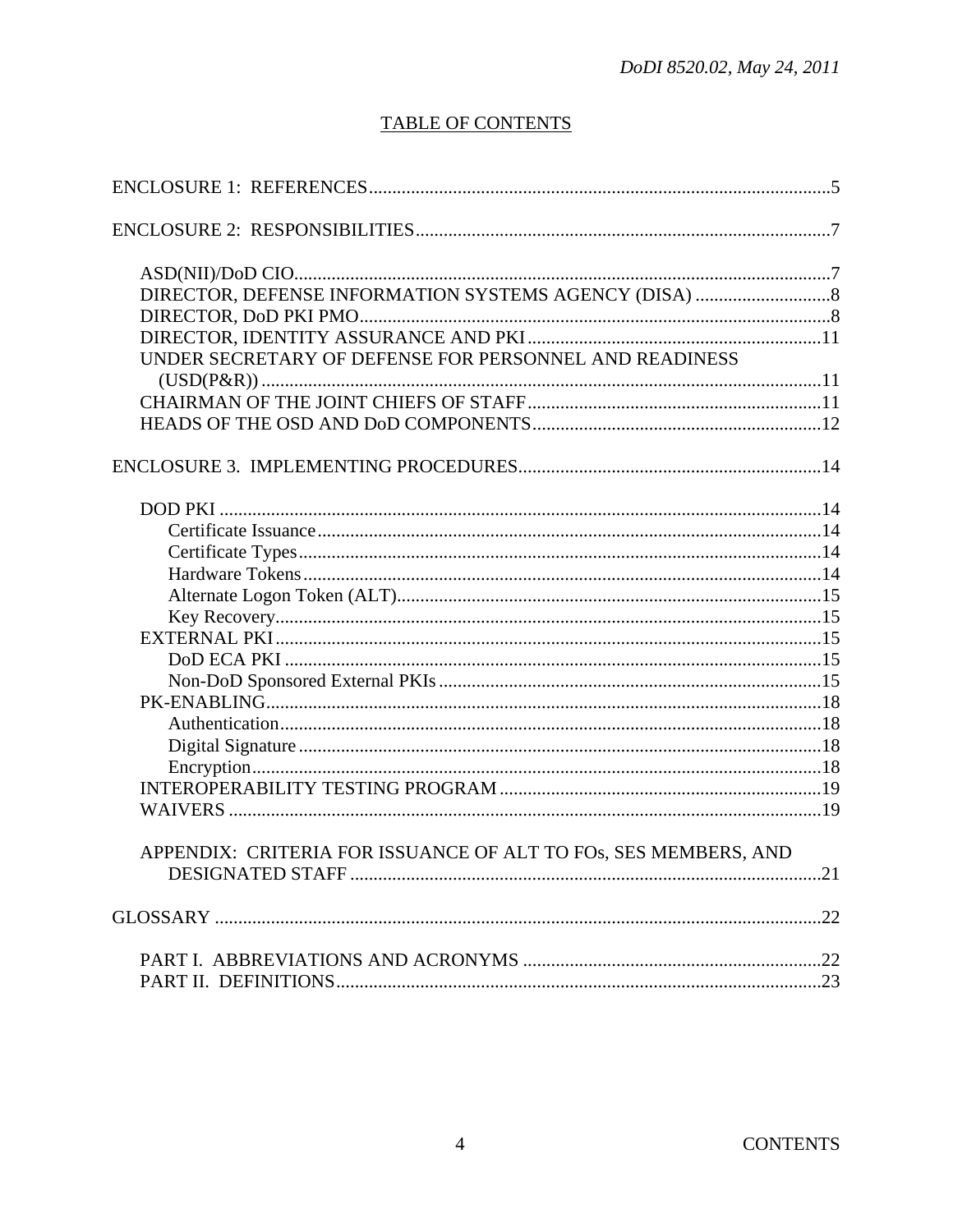## ENCLOSURE 1

## REFERENCES

- (a) DoD Instruction 8520.2, "Public Key Infrastructure (PKI) and Public Key (PK) Enabling," April 2004 (hereby cancelled)
- (b) DoD Directive 5144.1, "Assistant Secretary of Defense for Network and Information Integration / DoD Chief Information Officer (ASD(NII)/DoD CIO)," May 2, 2005
- (c) DoD Directive 8500.01E, "Information Assurance (IA)," April 23, 2007
- (d) DoD Instruction 1000.13, "Identification (ID) Cards for Members of the Uniformed Services, Their Dependents, and Other Eligible Individuals," May 2, 2011
- (e) DoD Instruction 8500.2, "Information Assurance (IA) Implementation," February 6, 2003
- (f) DoD Directive 8190.3, "Smart Card Technology," August 31, 2002 (hereby cancelled)
- (g) Assistant Secretary of Defense for Networks and Information Integration/DoD Chief Information Officer Memorandum, "Guidance and Provisions for Developing Department of Defense (DoD) Component's Public Key Enabling (PKE) Policy Compliance Waiver Process," August 5, 2002 (hereby cancelled)
- (h) Assistant Secretary of Defense for Networks and Information Integration/DoD Chief Information Officer Memorandum, "Approval of Alternate Logon Token," August 14, 2006 (hereby cancelled)
- (i) Intelligence Community Directive 503, "Intelligence Community Information Technology Systems Security Risk Management, Certification and Accreditation," September 2008
- (j) Assistant Secretary of Defense for Networks and Information Integration/DoD Chief Information Officer, "United States Department of Defense X.509 Certificate Policy," current edition
- (k) DoD Instruction 8520.03, "Identity Authentication for Information Systems," May 13, 2011
- (l) Assistant Secretary of Defense for Networks and Information Integration/DoD Chief Information Officer, "DoD External Interoperability Plan," August 26, 2010
- (m) Federal Information Processing Standards Publication 201-1 "Federal Information Processing Standards Publication, Personal Identity Verification of Federal Employees and Contractors," March 2006
- (n) DoD Instruction 8552.01, "Use of Mobile Code Technologies in DoD Information Systems," October 23, 2006
- (o) Assistant Secretary of Defense for Networks and Information Integration/DoD Chief Information Officer, "Key Recovery Policy for the United States Department of Defense," current edition $1$
- (p) Assistant Secretary of Defense for Networks and Information Integration/DoD Chief Information Officer, "External Certification Authority, X.509 Certificate Policy," current edition<sup>[2](#page-4-1)</sup>
- (q) Assistant Secretary of Defense for Networks and Information Integration/DoD Chief Information Officer, "Key Recovery Policy for External Certification Authorities," current edition $3$

<span id="page-4-0"></span> $\overline{a}$ <sup>1</sup> Available on the SIPRNet at http://iase.disa.rel.smil.mil/pki/pki-guidance.html

<span id="page-4-1"></span><sup>&</sup>lt;sup>2</sup> http://iase.disa.mil/pki/eca/updates.html

<span id="page-4-2"></span><sup>3</sup> http://iase.disa.mil/pki/eca/documents.html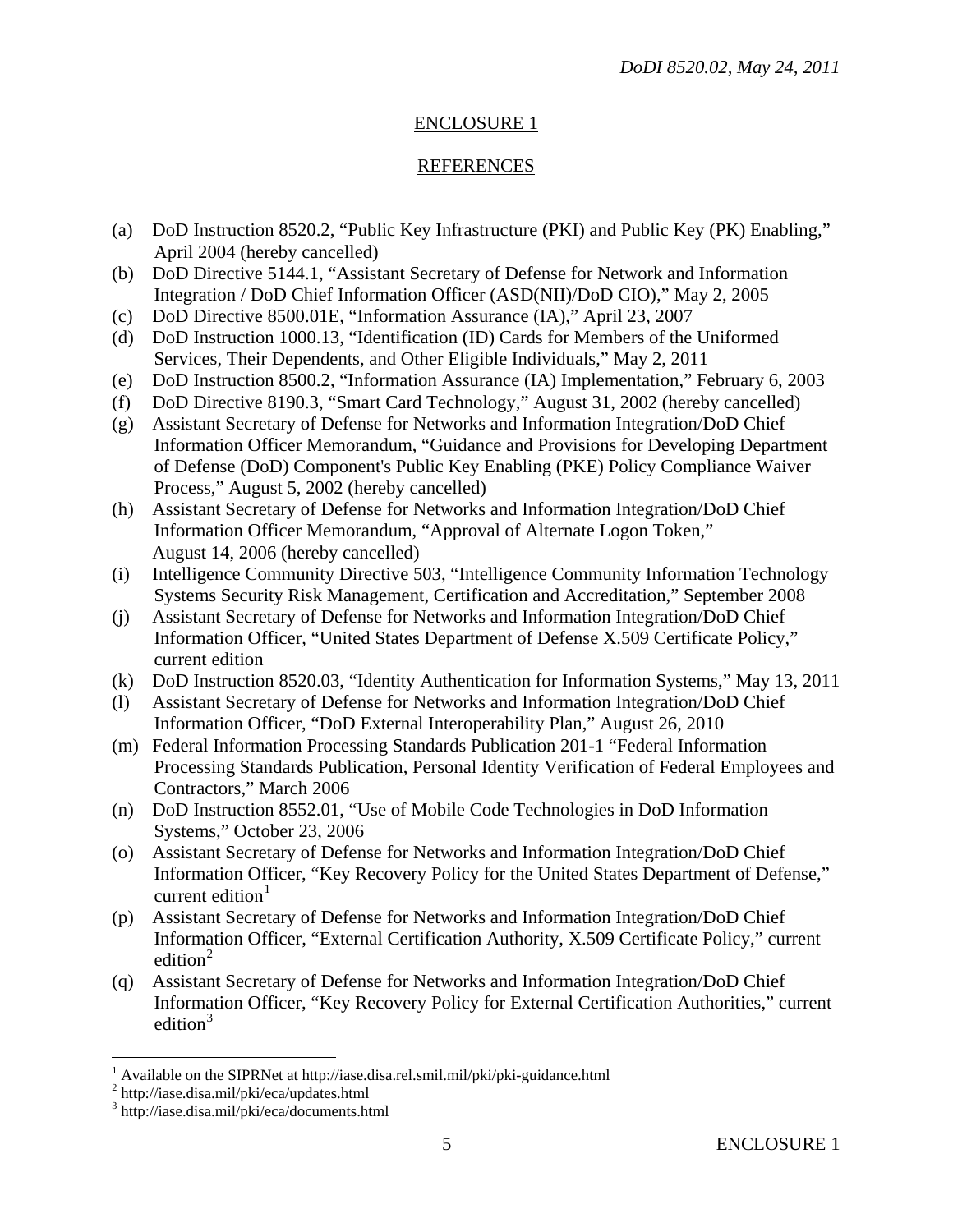- (r) Assistant Secretary of Defense for Networks and Information Integration/DoD Chief Information Officer, "Coalition Public Key Infrastructure, X.509 Certificate Policy," current edition
- (s) Combined Communication-Electronics Board, "CCEB Publication 1010 PKI Cross-Certification Between CCEB Nations," current edition
- (t) DoD Directive 5100.03, "Support of the Headquarters of Combatant and Subordinate Unified Commands," February 9, 2011
- (u) Committee on National Security Systems Policy No. 25, "National Policy for Public Key Infrastructure (PKI) in National Security Systems," March 2009
- (v) DoD Instruction 8510.01, "DoD Information Assurance Certification and Accreditation Process (DIACAP)," November 28, 2007
- (w) Committee on National Security Systems Instruction No. 1300, "Instruction for National Security Systems PKI X.509 Certificate Policy Under CNSS Policy No. 25," October 2009
- (x) Directive-Type Memorandum 08-003, "Next Generation Common Access Card (CAC) Implementation Guidance," December 1, 2008
- (y) Federal Public Key Infrastructure Policy Authority, X.509 Certificate Policy for the Federal Bridge Certification Authority, current edition
- (z) Federal Public Key Infrastructure Policy Authority, X.509 Certificate Policy for the U.S. Federal PKI Common Policy Framework, current edition
- (aa) Section 3504, et. seq. of title 44, United States Code (also known as the "Government Paperwork Elimination Act")
- (ab) Section 7001, et. seq. of title 15, United States Code (also known as the "Electronic Signatures in Global and National Commerce Act")
- (ac) DoD 5200.1-R, "Information Security Program," January 1997
- (ad) Chairman of the Joint Chiefs of Staff Instruction 6211.02C, "Defense Information System Network (DISN): Policy and Responsibilities," July 9, 2008
- (ae) The Internet Society, "RFC 3647-X.509 Internet Public Key Infrastructure Certificate Policy and Certification Practices Framework," November 2003

<u>.</u>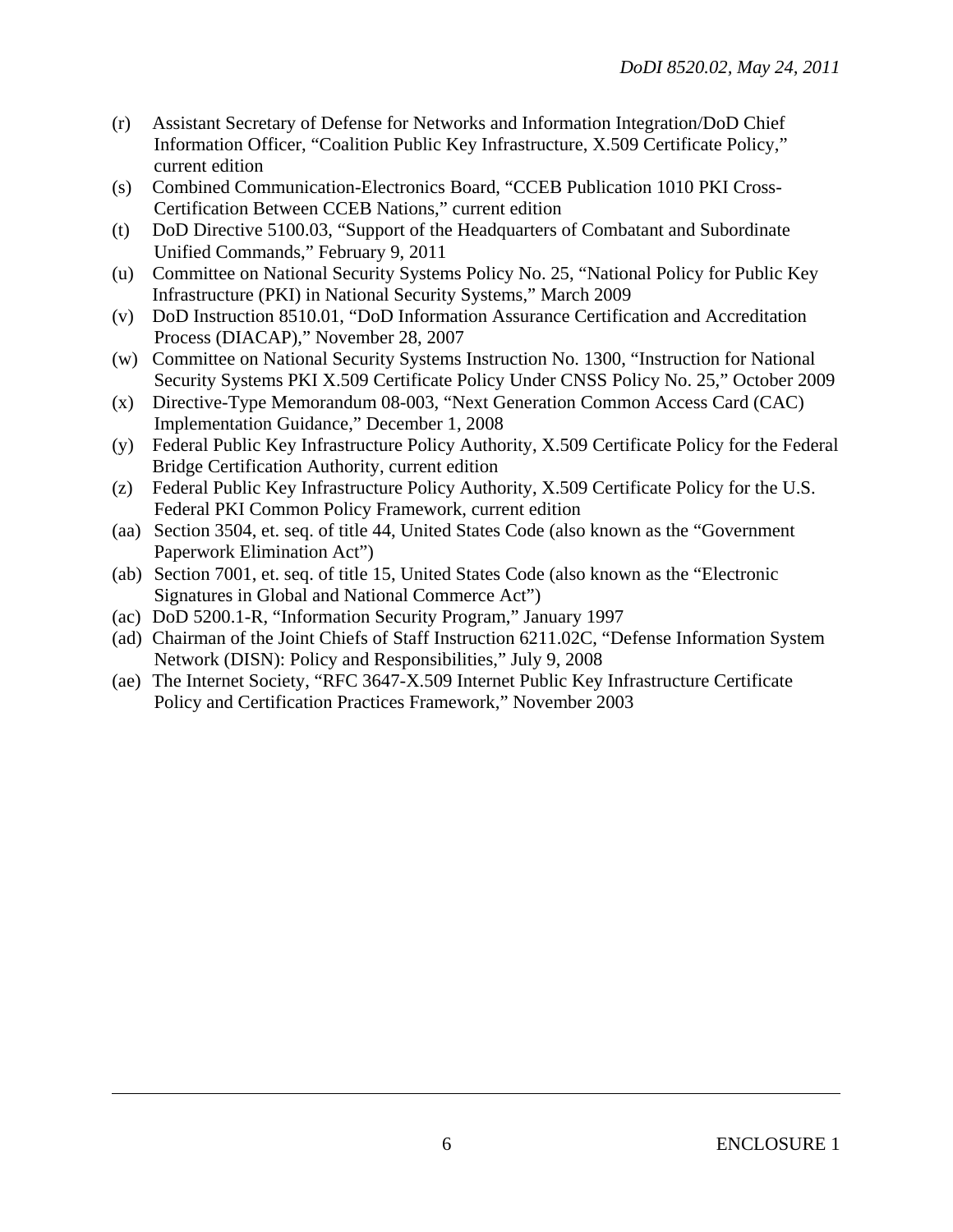#### ENCLOSURE 2

#### RESPONSIBILITIES

1. ASD(NII)/DoD CIO. The ASD/NII(DoD CIO), in addition to the responsibilities in section 7 of this enclosure, shall:

 a. Manage implementation and evolution of the DoD PKI in accordance with this Instruction and References (c), (d), (e).

 b. Update and issue PKI and PK-enabling implementation and maintenance guidance as necessary, including but not limited to:

(1) Providing oversight and guidance for digital signature and encryption requirements.

(2) Ensuring DoD-wide interoperability of digital signature solutions.

 c. Serve as the Policy Management Authority for the DoD PKI, delegate this authority as appropriate, and approve these documents, as required:

(1) Reference (j).

(2) Key Recovery Policy for the United States Department of Defense (Reference (o)).

(3) DoD External Certification Authority, X.509 Certificate Policy (Reference (p)).

(4) DoD Key Recovery Policy for External Certification Authorities (Reference (q)).

(5) DoD Coalition Public Key Infrastructure, X.509 Certificate Policy (Reference (r)).

 d. Designate an individual to serve as the designated accrediting authority (DAA) for the DoD PKI.

e. Approve or disapprove DoD-wide waivers that affect the DoD PKI.

 f. Approve DoD use of hardware tokens other than the CAC for identity, authentication, signature, code signing, group/role, and encryption certificates upon the advice and coordination of the Identity Protection and Management Senior Coordinating Group (IPMSCG).

g. Approve external PKIs for use by DoD relying parties, including:

 (1) Providing guidance on the use of certificates issued by PKIs that have been crosscertified by the Federal Bridge Certification Authority (FBCA).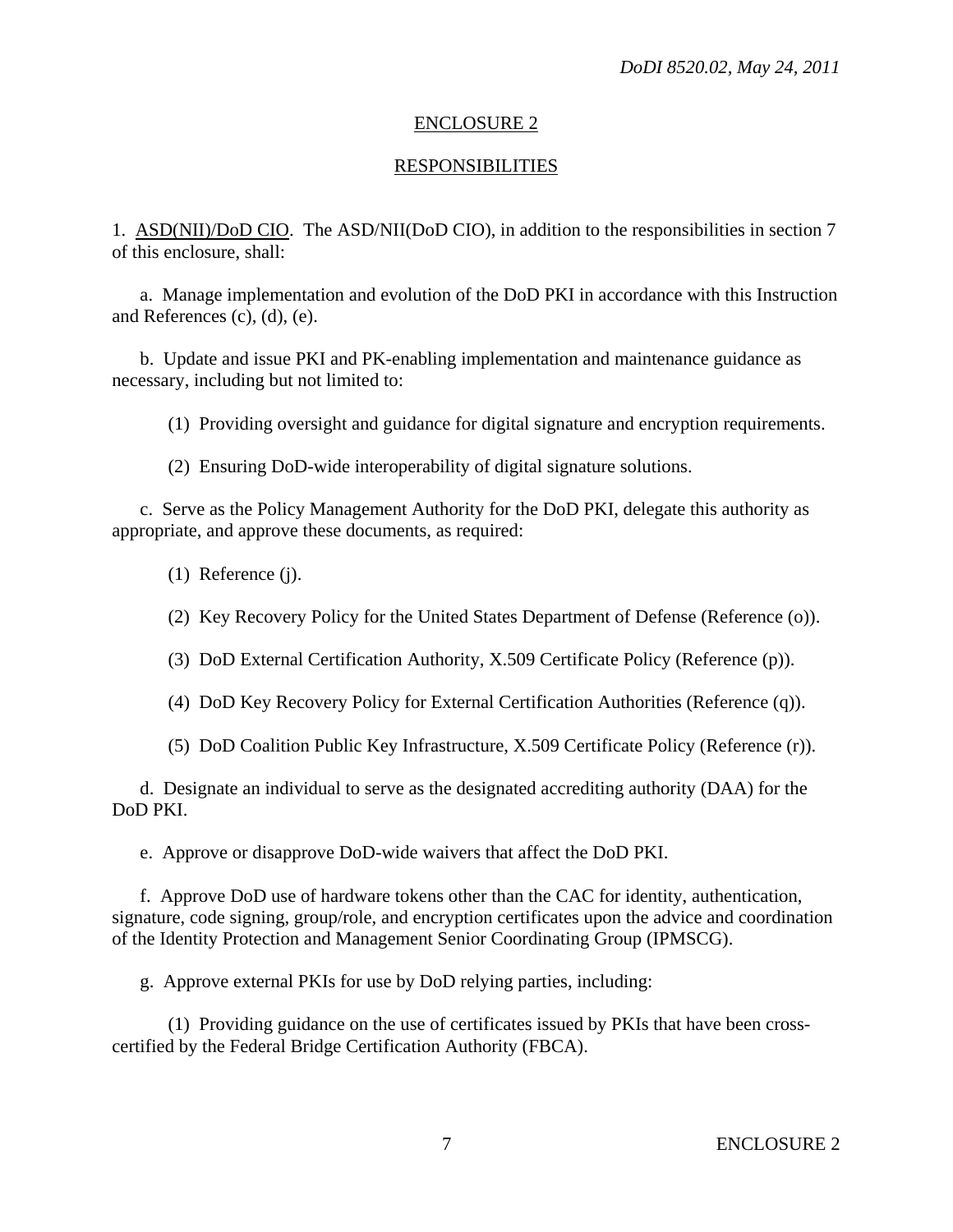(2) Approving all memorandums of agreement (MOAs) with external PKIs or external PKI certificate providers.

2. DIRECTOR, DEFENSE INFORMATION SYSTEMS AGENCY (DISA). The Director, DISA, under the authority, direction, and control of the ASD(NII)/DoD CIO and in addition to the responsibilities in section 7 of this enclosure, shall:

 a. Operate and maintain the infrastructures for the DoD PKI and Coalition PKI in coordination with the DoD PKI Program Management Office (PMO).

 b. Provide technical consultation, best practices, and technical security implementation guidance to the DoD Components implementing the DoD PKI or the Coalition PKI.

 c. Operate and maintain the infrastructure necessary for implementing interoperability with DoD-approved PKIs.

 d. Provide technical consultation to, and facilitate testing for, the DoD Components conducting PK-enabling activities.

 e. Maintain a repository for posting certification authority (CA) certificates and policy object identifiers (OIDs) for approved external PKIs.

 f. Coordinate changes to the PKI infrastructure with the Defense Manpower Data Center CAC issuance infrastructure.

 g. Ensure personnel supporting the Defense IA Security Accreditation Working Group (DSAWG) Secretariat have competencies to provide risk acceptance recommendations or decisions over a broad range of information assurance topics and subjects.

3. DIRECTOR, DoD PKI PMO. The Director, DoD PKI PMO, under the authority, direction, and control of ASD(NII)/DoD CIO, shall:

 a. Manage the definition, development, deployment, integration, training, and acceptance testing of the DoD PKI.

 b. Maintain the currency of References (j), (o), (p), (q), and (r) by conducting a formalized change management process .

 c. Approve DoD Component certification practice statements and key recovery practice statements for the DoD PKI, as complying with References (j) and (o).

 d. Approve vendor Certification Practice Statements and Key Recovery Practice Statements, in accordance with References (p) and (q).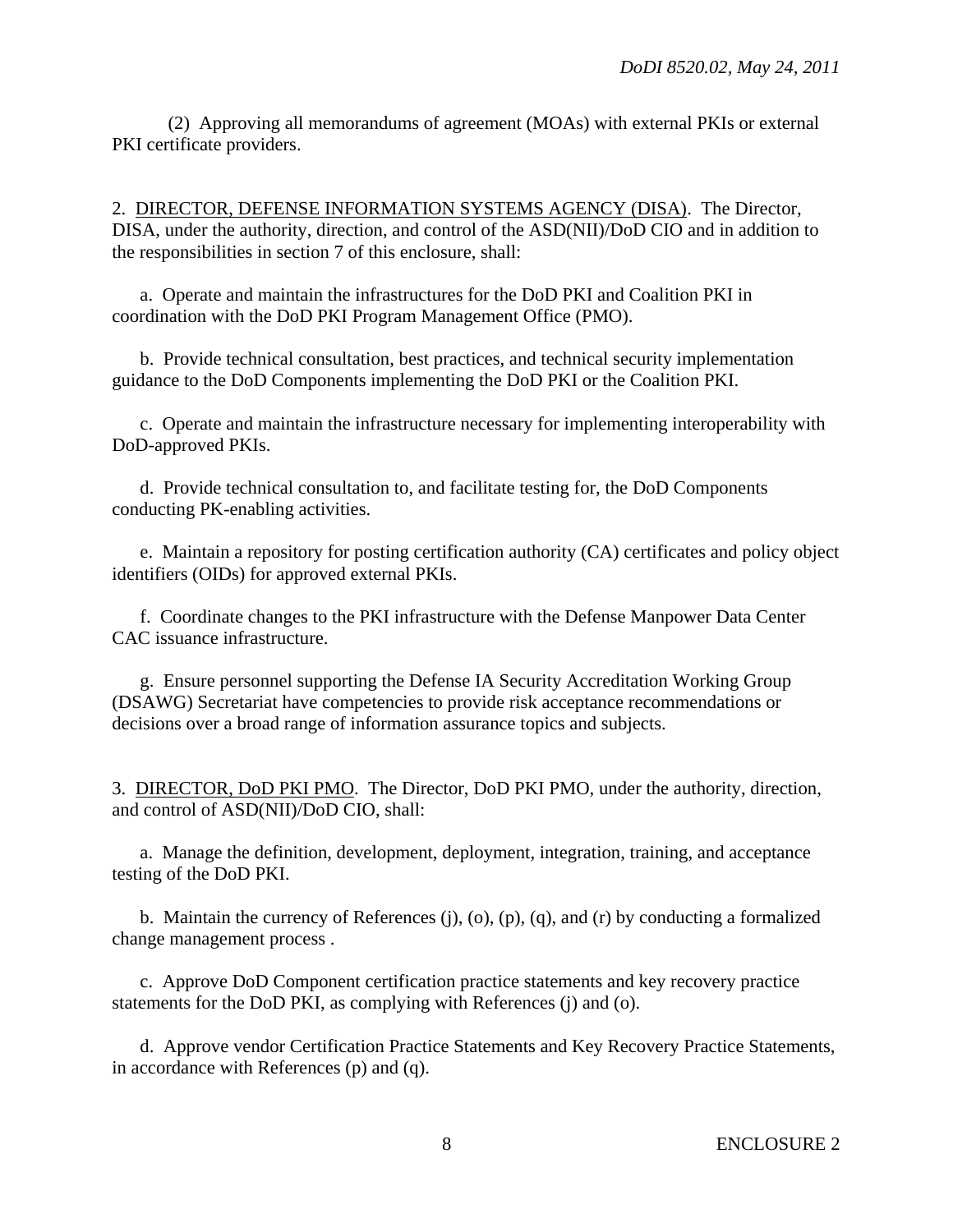e. Approve DoD Coalition certification practice statements, in accordance with Reference (r).

 f. Ensure the timely availability of CA services, including but not limited to: the recovery of private keys associated with encryption certificates, the retrieval of archived encryption certificates, and the provision of certificate revocation information.

g. Coordinate PKI functional requirements input from the Heads of the DoD Components.

 h. Provide guidance to the DoD Components regarding the evolving DoD PKI and Coalition PKI implementations and PK-enabling to ensure consistency across the DoD.

 i. Facilitate information exchange among the DoD Components regarding lessons learned and best practices in the PK-enabling of information systems, including network login, e-mail systems, and web servers by:

 (1) Maintaining and making available a list of DoD Component PKI and PK-enabling coordinating offices.

 (2) Maintaining and publishing a list of PK-enabled DoD information systems and COTS products used for PK-enabling that have successfully passed the DoD PKI interoperability testing program.

 (3) Establishing and leading a forum for the DoD Components to coordinate, collaborate, and share information and lessons learned.

 (4) Providing a collaborative environment for users, developers, and system administrators to collaborate and share information, including configuration guidelines for products commonly used throughout the DoD.

 j. Coordinate with the Chairman of the Joint Chiefs of Staff and the other Heads of the DoD Components to ensure that the DoD PKI and deployed PK-enabled information systems are capable of supporting joint-, allied-, and coalition-based operations where required.

k. Coordinate with DoD Components to identify:

(1) Functional requirements supporting the DoD PKI upgrade and maintenance process.

- (2) Component PKI interoperability testing requirements.
- (3) Requirements for interoperating with external PKIs.

 l. Collaborate with the Heads of the DoD Components to establish a DoD PKI interoperability testing program. The purpose of the testing program is to help ensure PK-enabled information systems interoperate with the components of the DoD PKI and comply with DoD PK enabling requirements. The PKI interoperability testing program shall include: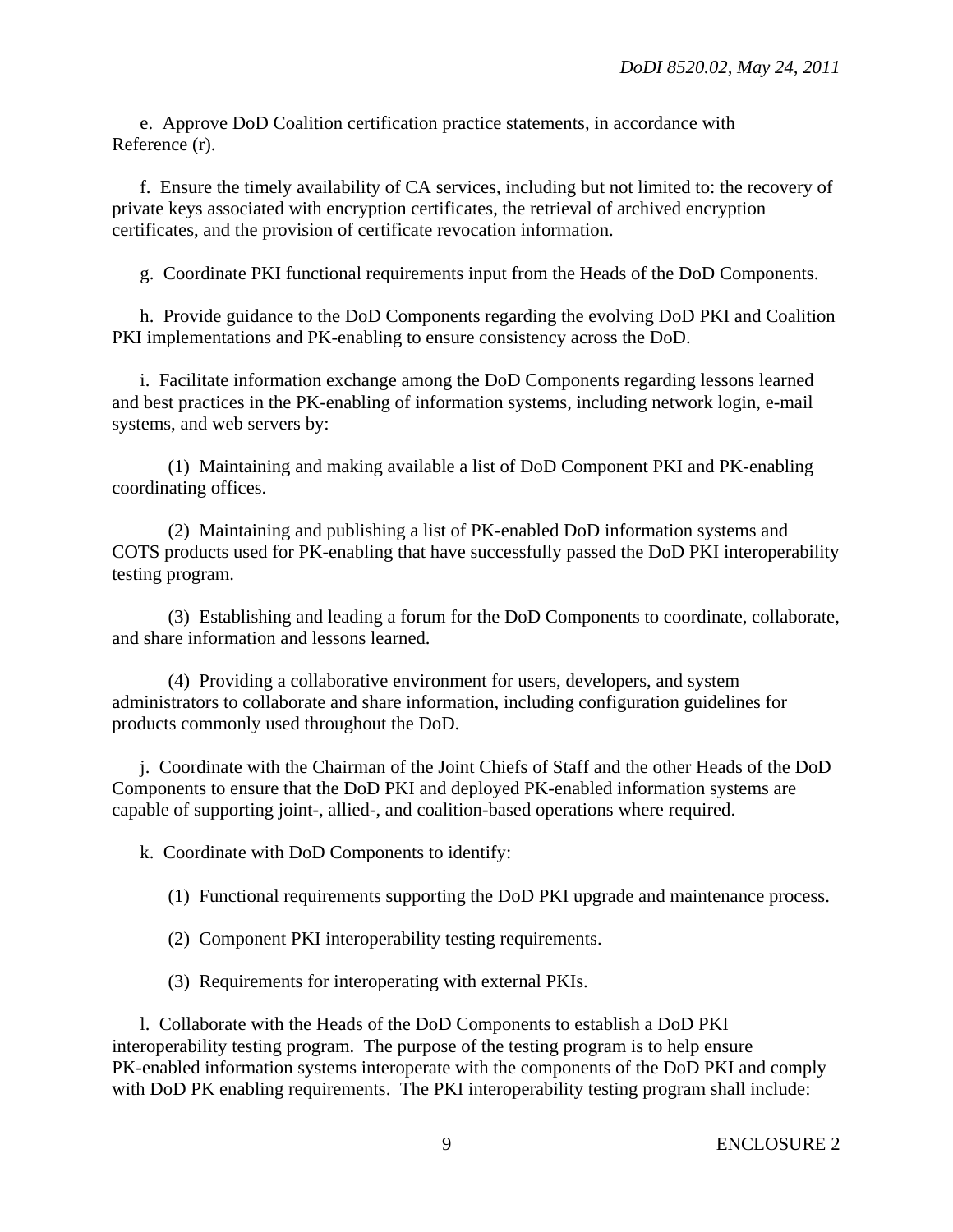(1) Developing and maintaining a PKI interoperability test plan that includes technical and security requirements, as required for the DoD Components.

(2) Developing and maintaining the PKI interoperability testing capability.

 m. Review justification of requests for hardware tokens other than the CAC and provide a recommendation for action to the ASD(NII)/DoD CIO.

 n. Manage all tasks involved in the requirements for using DoD-approved PKIs by the DoD including:

 (1) Developing an external interoperability plan for evaluating and recommending external PKIs for approval by the ASD(NII)/DoD CIO.

 (2) Maintaining a program for performing interoperability testing of external PKIs that supports the approval of external PKIs.

 (3) Developing and maintaining a repository for posting the root and intermediate CA certificates of approved external PKIs and commensurate certificate policy OIDs for approved external PKIs.

(4) Maintaining the DoD ECA program.

 (5) Coordinating with the DoD Components to identify requirements to interoperate with DoD-approved PKIs.

 (6) Collaborating with the Federal PKI community to ensure that DoD PKI and DoD ECA certificates are interoperable with other FBCA member PKIs.

 (7) Providing recommendations for action to the ASD(NII)/DoD CIO for approval of external PKIs within the DoD, in coordination with the Office of the General Counsel and the Identity Protection Management Senior Coordinating Group, including certificates issued by other members of the FBCA community.

 (8) Negotiating and signing cross-certification agreements (CCA), as described in Combined Communication-Electronics Board (CCEB) Publication 1010 (Reference (s)), with nations that participate in the CCEB activities.

 o. Collaborate with standards bodies and vendors to promote implementations compatible with the DoD PKI.

4. DIRECTOR, IDENTITY ASSURANCE AND PKI. The Director, Identity Assurance and PKI, under the authority, direction, and control of ASD(NII)/DoD CIO, shall: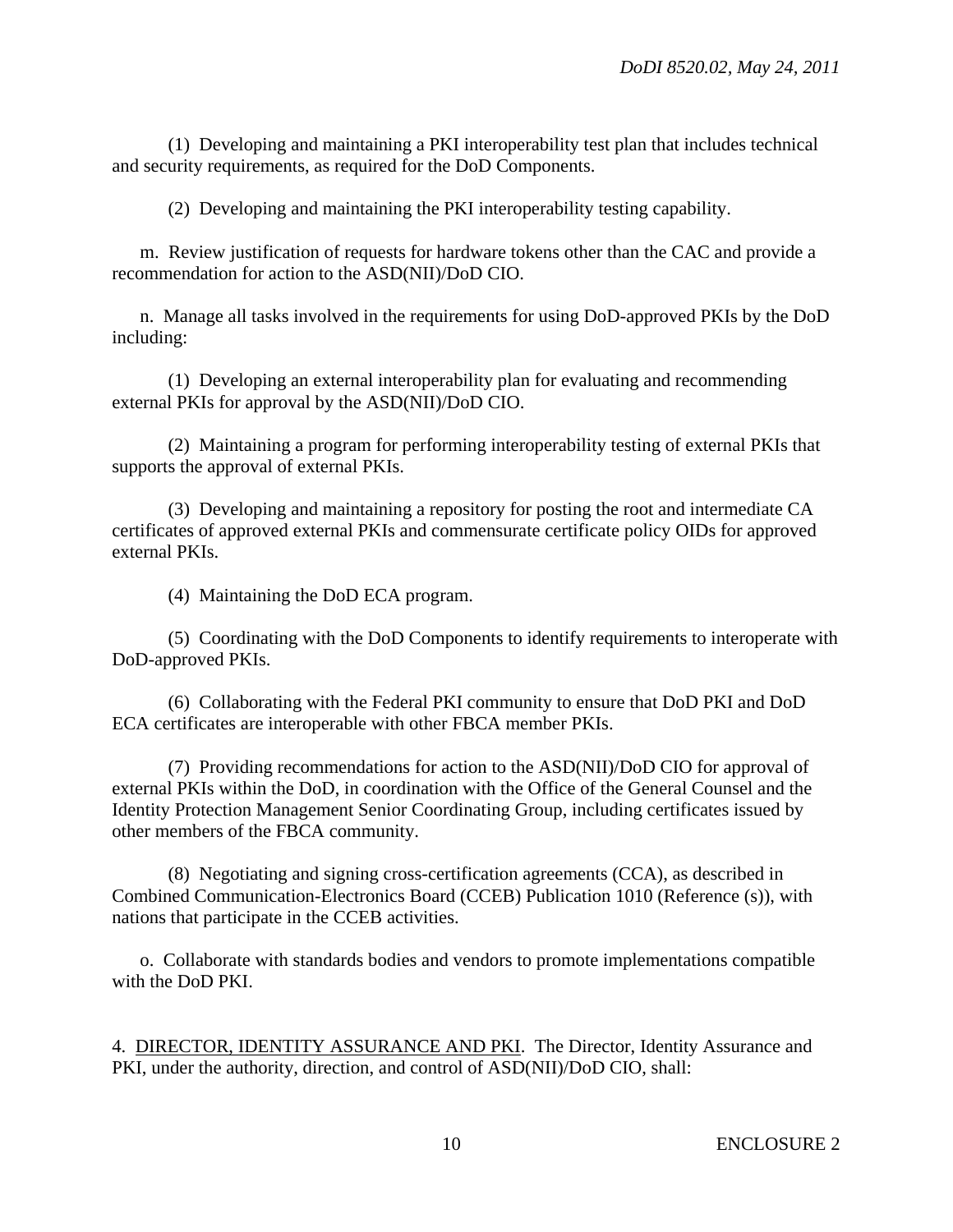a. After consultation with the Director, DoD PKI PMO, approve incremental changes to References  $(i)$ ,  $(o)$ ,  $(p)$ ,  $(q)$ , and  $(r)$ , as required.

 b. Approve and release audit compliance letters to Federal or other PKI entities with which the DoD has a relationship, as required.

 c. Oversee efforts providing DoD PKI and PK-enabling policy compliance oversight including:

(1) Analyzing DoD Component PKI and PK-enabling compliance information;

(2) Notifying the DoD Components of shortfalls;

 (3) Collaborating with United States Strategic Command, National Security Agency, DISA, and the Defense Information Systems Network (DISN)/GIG Flag Panel to understand the causes of non-compliance and to develop business process improvements; and reporting compliance analysis, shortfalls, and recommended improvements.

## 5. UNDER SECRETARY OF DEFENSE FOR PERSONNEL AND READINESS ( $USD(P\&R)$ ). The USD( $P\&R$ ), in addition to the responsibilities in section 7 of this enclosure, shall:

 a. Upgrade and maintain the required Defense Enrollment and Eligibility Reporting System/Real-time Automated Personnel Identification System infrastructure as required to support the DoD PKI issuing certificates on CACs and other hardware tokens in coordination with the ASD(NII)/DoD CIO.

 b. Maintain the design of the CAC in accordance with Reference (m) and provide technical support on matters relating to smart card technology about the DoD PKI.

c. Support the certification and accreditation activities of the DoD PKI DAA.

6. CHAIRMAN OF THE JOINT CHIEFS OF STAFF. The Chairman of the Joint Chiefs of Staff, in addition to the responsibilities in section 7 of this enclosure, shall:

 a. Identify, review, and validate PK-enabling requirements for the Combatant Commands and ensure that the Combatant Commanders coordinate requirements to implement this Instruction with their host Military Departments in accordance with DoDD 5100.03 (Reference (t)).

b. Coordinate with the DoD PKI PMO and the DoD Components to identify:

(1) PKI interoperability testing requirements.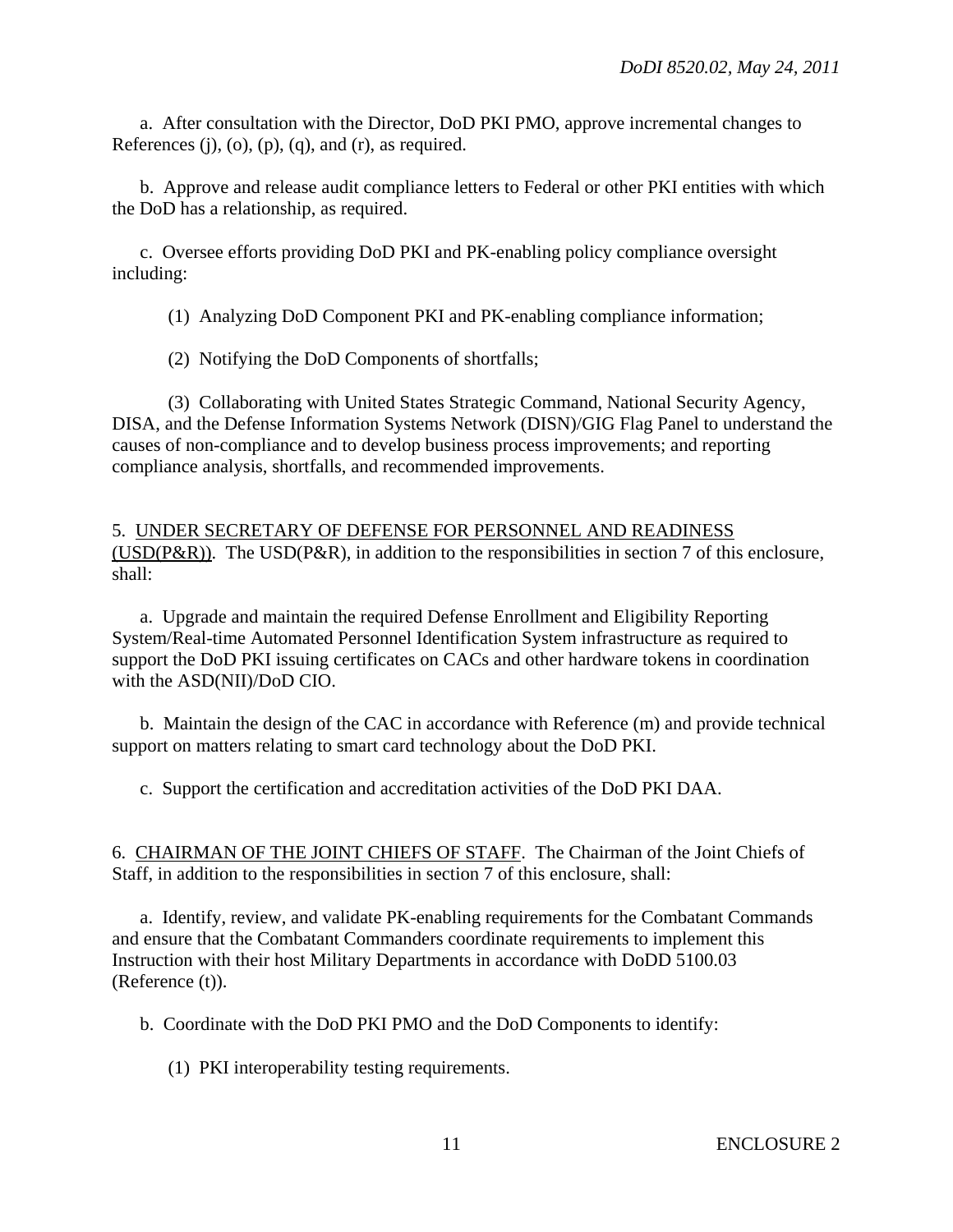(2) Requirements for interoperating with external PKIs.

 c. Coordinate with the DoD PKI PMO and the DoD Components to ensure that deployed PK-enabled information systems are capable of supporting joint-, allied-, and coalition-based operations, as required.

7. HEADS OF THE OSD AND DoD COMPONENTS. The Heads of the OSD and DoD Components shall:

 a. Plan, program, and budget to support the evolution of the DoD PKI program and to PK-enable applicable Component information systems.

b. Designate offices for coordinating PKI and PK-enabling activities.

 c. Develop and implement policies and procedures for e-mail signature and encryption using DoD-approved PKIs to support Component business processes.

 d. Coordinate with the Director, DoD PKI PMO, and the Chairman of the Joint Chiefs of Staff to identify:

(1) Functional requirements supporting the DoD PKI upgrade and maintenance process.

(2) Component PKI interoperability testing requirements.

(3) Requirements for interoperating with external PKIs.

 e. Establish the Component portion of the infrastructure necessary to support the DoD PKI certificate life cycle and key recovery service.

 f. Implement the DoD PKI and PK-enabled information systems, including network login, e-mail systems, web servers, and devices to use certificates for authentication, digital signatures, and encryption.

 g. PK-enable information systems for joint programs and systems for which the Component is the Program Executive, Lead Agency, PMO, or equivalent.

 h. Ensure that PK-enabled information systems have been tested under the PKI interoperability testing program, including:

 (1) Commercial off-the-shelf (COTS) products to be used in new PK-enabled information systems and have been tested prior to procurement.

 (2) PK-enabled Government-developed information systems that use PKI-based functions (authentication, digital signature or encryption) which should be tested prior to achieving initial operating capability.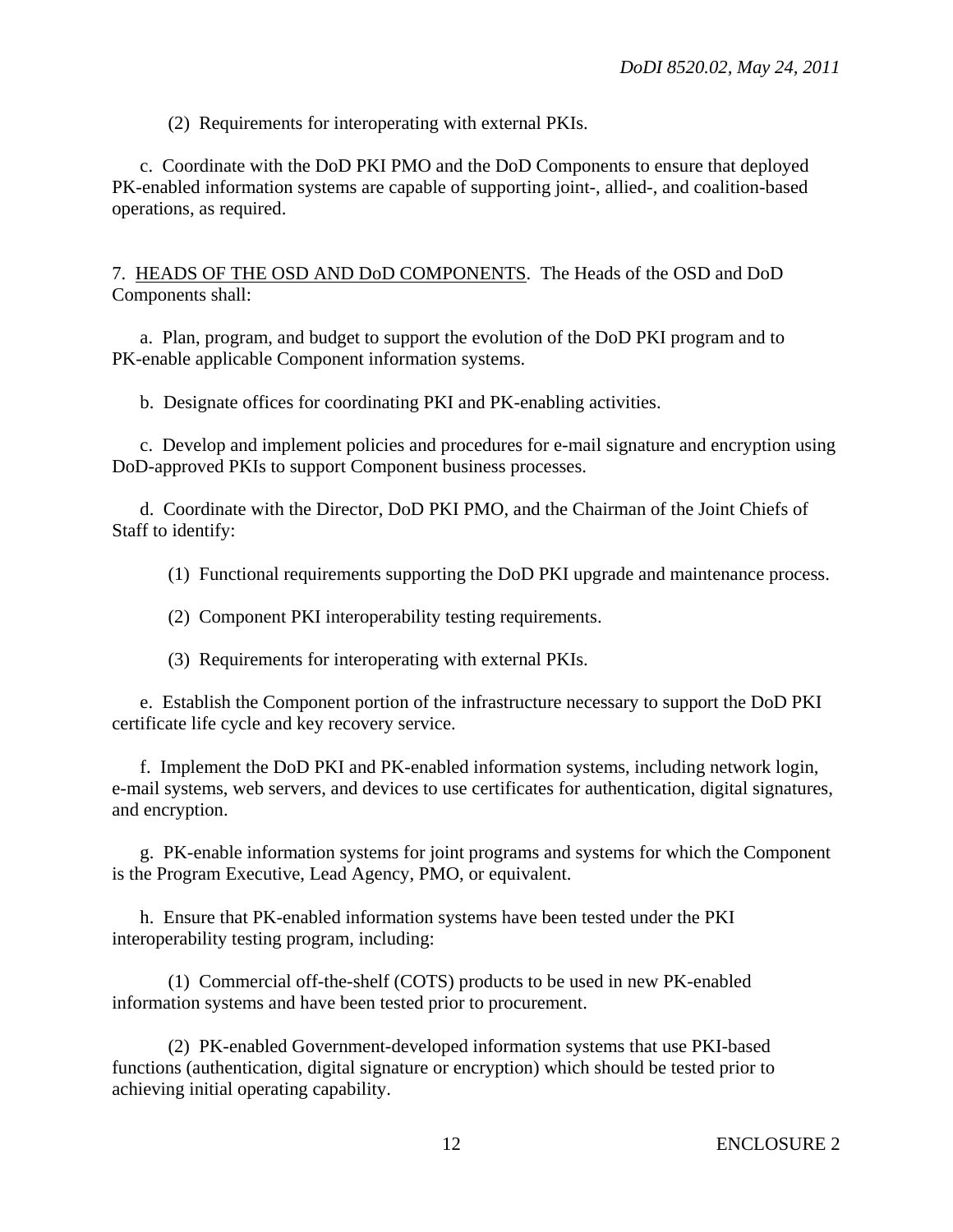(3) Legacy information systems that have undergone modification to use PKI-based functions (authentication, digital signature or encryption) which shall undergo interoperability testing during the enabling process.

 i. Inform the Director, DoD PKI PMO, of information systems that have successfully completed PKI interoperability testing in accordance with procedures provided by the DoD PKI PMO.

 j. Coordinate with the Heads of the other DoD Components and the Director, DoD PKI PMO, for interoperability testing and PK-enabling of information systems used throughout the DoD.

 k. Coordinate with the Chairman of the Joint Chiefs of Staff and the Director, DoD PKI PMO, to ensure that deployed PK-enabled information systems are capable of supporting joint-, allied-, and coalition-based operations, as required.

 l. Ensure all DoD contracts require DoD mission partners use certificates issued by the DoD External Certification Authority (ECA) program or a DoD-approved PKI, when interacting with DoD in unclassified domains as specified in Section 4 of this Instruction, above the signature.

 m. Ensure that all DoD contracts require DoD mission partners to use certificates issued by the DoD portion of the NSS PKI, when interacting with DoD in classified domains as specified in Enclosure 3, paragraph 1.a. of this Instruction, Committee on National Security Systems Policy No. 25 (Reference (u)), and Reference (k).

 n. Ensure the Component CIO provides ASD(NII)/DoD CIO with situational awareness of monitoring and compliance activities within the Component by:

 (1) Reporting PKI and PK-enabling policy compliance status to the Director, Identity Assurance and PKI in accordance with ASD(NII)/DoD CIO reporting requirements.

 (2) Establishing and implementing a DoD Component waiver process responsible for reviewing Component PKI or PK-enabling waiver requests.

 (3) Submitting positively endorsed DoD Component waiver requests, for DISN/FLAG Panel approval, using the established DSAWG waiver review processes.

 (4) Recommending DoD-wide waivers to the ASD(NII)/DoD CIO through the Director, Identity Assurance and PKI, where waivers involving multiple DoD Components are needed.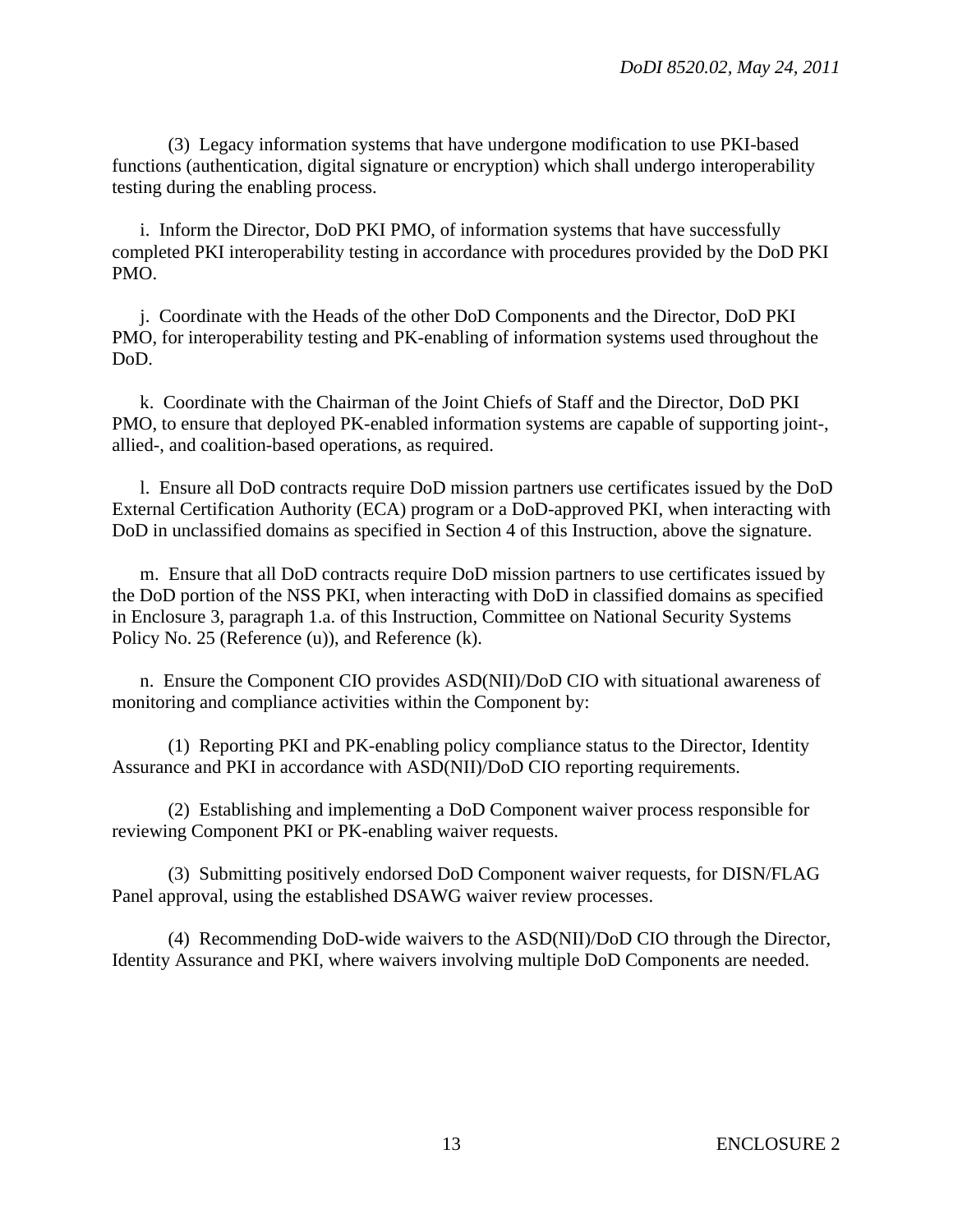#### ENCLOSURE 3

#### IMPLEMENTING PROCEDURES

1. DoD PKI. The DoD implements the DoD PKI, DoD portion of the National Security Systems (NSS) PKI, and the DoD Coalition PKI to satisfy operational needs and requirements. These PKIs are operated by the DoD PKI PMO and shall be certified and accredited in accordance with DoDI 8510.01 (Reference (v)).

 a. Certificate Issuance. The DoD PKI can issue certificates to all subscribers identified in Reference (j) to support DoD missions and business operations. The DoD-operated portion of the NSS PKI will issue certificates to DoD SIPRNET users for authentication and logon to SIPRNET resources in accordance with guidance provided in Reference (u), Committee on National Security Systems Instruction No. 1300 (Reference (w)) and Reference (k). The DoD Coalition PKI will issue certificates to coalition partner organizations or individuals conducting business with Combatant Commands in accordance with Reference (r).

 b. Certificate Types. The DoD PKI is capable of issuing different types of certificates, including identity, authentication, signature, encryption, group/role, device, and code signing to satisfy DoD Component requirements.

 c. Hardware Tokens. In accordance with Directive-Type Memorandum 08-003 (Reference (x)), the CAC shall be the primary hardware token for identifying individuals for logical access to NIPRNET resources and physical access to DoD facilities. The CAC hardware token protects the private keys associated with identity, authentication, signature, and encryption certificates issued by the DoD PKI for use in unclassified environments. DoD personnel shall use and can rely on certificates issued and maintained on the CAC. All hardware tokens used within the DoD must comply with the credential strength requirements stated in Reference (k). While DoD medium assurance (software) certificates are acceptable for use within the DoD, they are primarily intended for use in servers and other non-person entities (e.g., SSL certificates), and their use for identifying people (i.e., issuance of an identity certificate for a person) should be minimized.

 (1) Hardware tokens used for network logon to the SIPRNET will be issued by a credential service provider that is either a member of the NSS PKI, is cross-certified with the NSS PKI in accordance with Reference (u), or has been specifically approved by the ASD(NII)/DoD CIO. DoD Components shall ensure that their infrastructures are capable of using NSS PKI hardware tokens for accessing networks and web-based resources on the DoD SIPRNET.

 (2) Other hardware tokens, as approved by ASD(NII)/DoD CIO, may be authorized to facilitate DoD missions where accepting trust in the certificates on the token is consistent with the DoD information assurance requirements. Recommendations for approval of all hardware tokens will include the endorsement of the IPMSCG.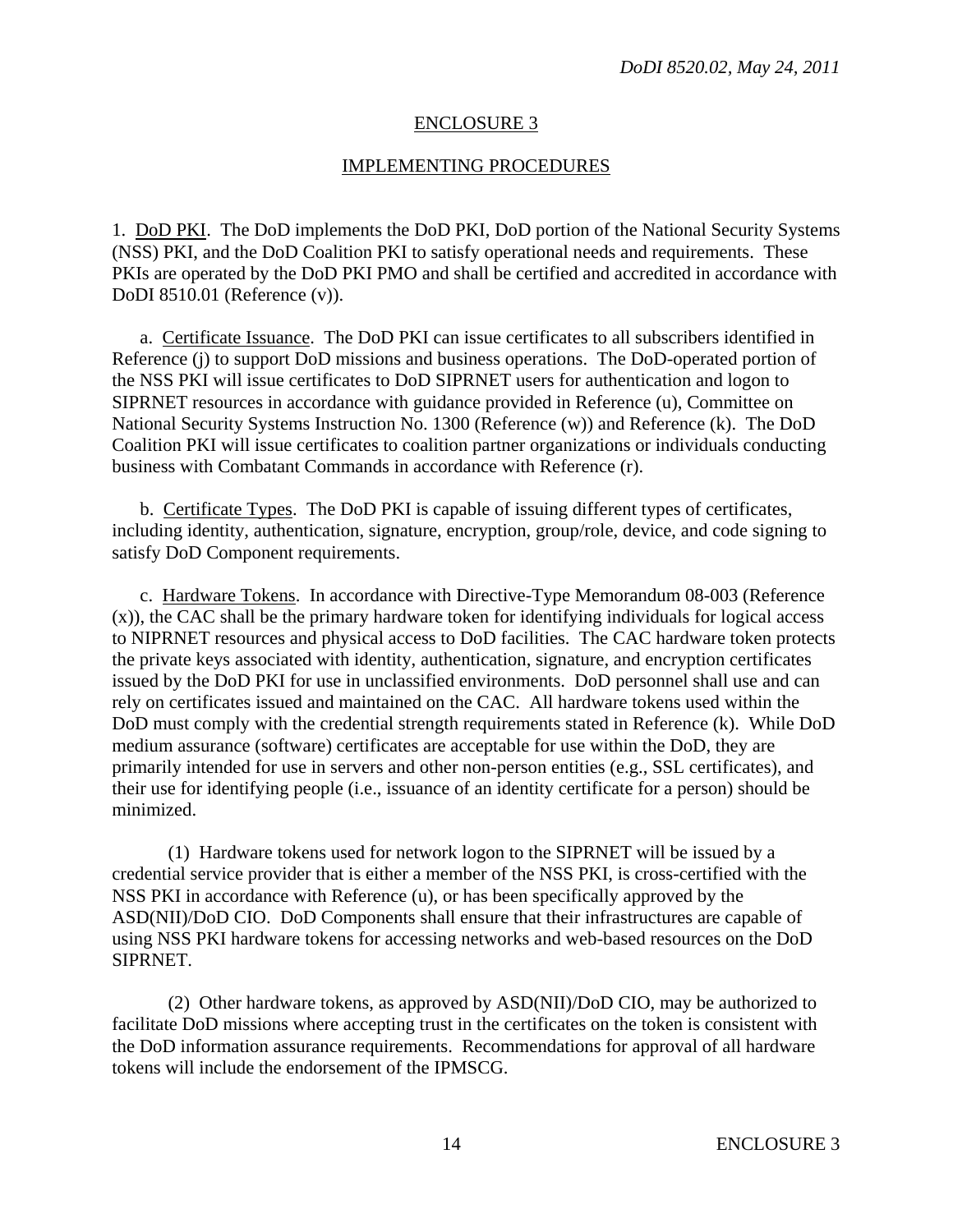d. Alternate Logon Token (ALT). Use of an ALT with DoD PKI certificates is authorized for specific cases where certificates issued on the CAC cannot be used by various groups of network users. ALTs are approved for use when issued through the alternate login certificate process described in an appropriate Service or Agency certificate practice statement (CPS). Issuance of ALTs to authorized flag officer (FO) and Senior Executive Service (SES) personnel or their staffs shall be in accordance with the implementing procedures in the appendix to this enclosure.

 e. Key Recovery. The DoD PKI shall provide a service to support escrow and recovery of private keys associated with encryption certificates.

2. EXTERNAL PKI. DoD information systems and users shall only rely on certificates that are issued by a DoD PKI or by an external PKI that has been approved for use. DoD relying parties will authenticate approved external PKI certificates using either a direct trust mechanism or using a cross-certification mechanism. All external PKI certificates presented from an approved external PKI must be validated via either download of the PKI certificate revocation list associated with the external PKI or use of an on-line certificate status protocol query. The DoD shall maintain a repository for posting CA certificates and policy OIDs for approved external PKIs.

 a. DoD ECA PKI. The DoD shall maintain the DoD ECA program in accordance with Reference (p) to support the issuance of certificates to DoD mission partners. Certificates issued by DoD ECAs are approved for use within the DoD at all supported levels of assurance in Reference (p). The DoD shall operate the ECA root CA and shall maintain a repository for posting information regarding the DoD ECA program, including CA certificates and certificate revocation lists. Also, although the DoD ECA is established by the DoD, the identity proofing requirements for ECA certificates are different than the identity proofing and vetting requirements for the DoD PKI certificates on the CAC.

 b. Non-DoD Sponsored External PKIs. The DoD will implement and maintain the procedures for approving external PKIs in accordance with Reference (l). The following paragraphs detail the requirements for obtaining approval for categories of external PKIs.

 (1) Federal Agency PKIs. Federal agency PKI certificates are approved for use within the DoD if the following requirements are satisfied:

 (a) Policy Mapping. Certificates shall assert a policy OID that has been mapped to the medium hardware or high assurance policy OID defined in the FBCA certificate policy (CP) (Reference (y)).

(b) Sponsorship. DoD sponsorship is not required for Federal agency PKIs.

 (c) Interoperability Testing. Federal agency PKI certificates shall be tested for technical interoperability with DoD information systems, including web servers and e-mail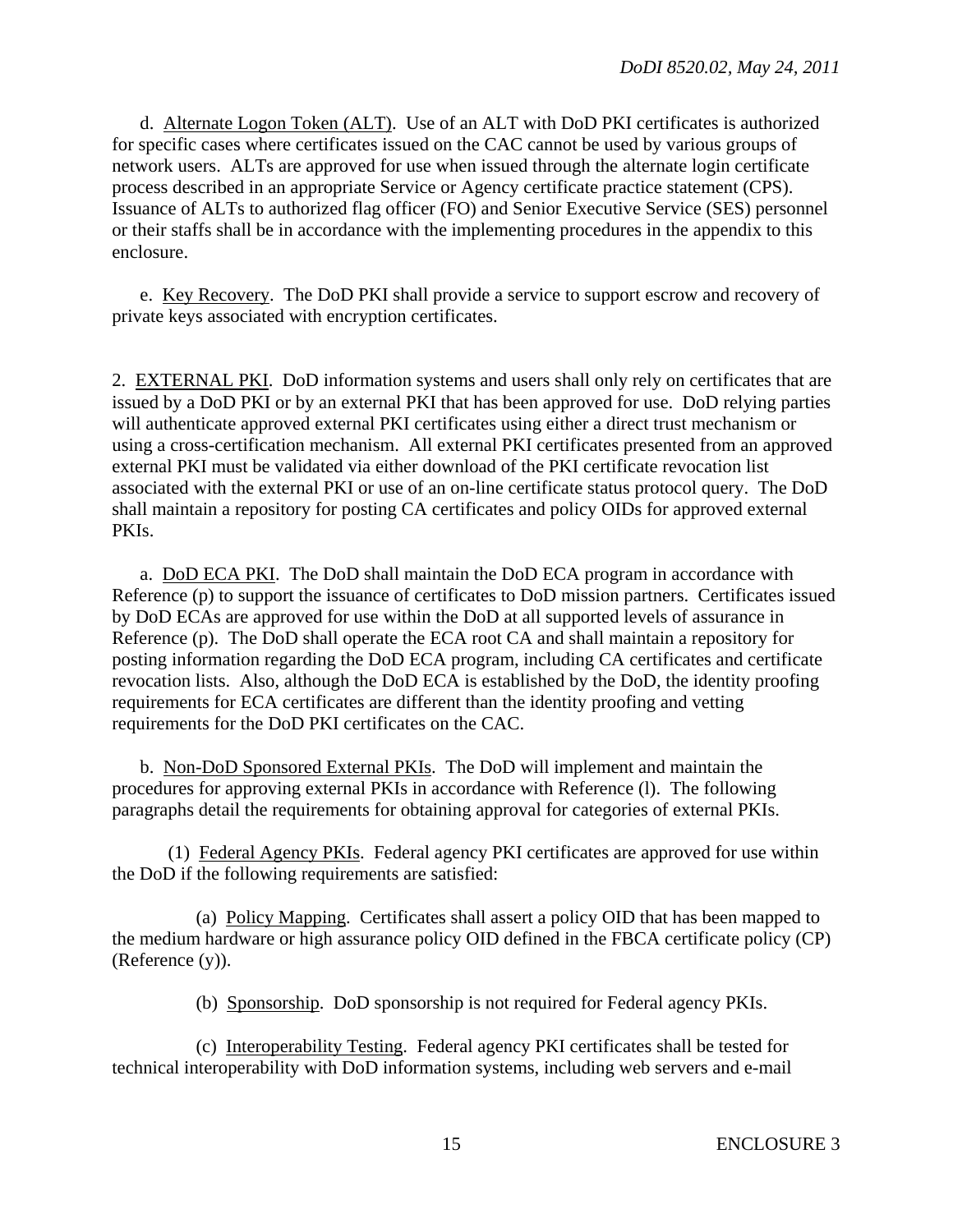clients, to ensure that certificate revocation status information can be obtained by DoD information systems.

(d) Review. Review is not required for Federal agency PKIs.

(e) MOA. An MOA is not required for Federal agency PKIs.

 (2) Federal Agencies Using the X.509 Common Policy Framework Under the Federal Shared Service Provider (SSP) Program. (The SSP Program, definition, and more information is available at http://www.idmanagement.gov/fpkipa/drilldown\_fpkipa.cfm?action=ssp) PKI certificates issued by SSPs are approved for use within the DoD if the following requirements are satisfied:

 (a) Policy Mapping. Certificates are issued by certified SSPs and assert one or more of the following policy OIDs defined in X.509 Certificate Policy for the U.S. Federal PKI Common Policy Framework (Reference (z)): common-hardware, common-authentication, or common-High.

 (b) Sponsorship. DoD sponsorship is not required for certificates issued by SSP PKIs.

 (c) Interoperability Testing. Each Federal agency's certificates shall be tested for technical interoperability with DoD information systems, including web servers and e-mail clients, to ensure that certificate revocation status information can be obtained by DoD information systems.

(d) Review. Review is not required for certificates issued by SSP PKIs.

(e) MOA. An MOA is not required for SSP PKIs.

 (3) Non-Federal Agency PKIs. Non-Federal agency PKIs are approved for use within the DoD if the following requirements are satisfied:

 (a) Policy Mapping. Certificates assert a policy OID that has been mapped to the medium hardware policy OID defined in Reference (y), either directly or through a bridge cross certificate that has itself been issued by the FBCA.

 (b) Sponsorship. A DoD Component shall identify a business case or mission need to interoperate with the PKI.

 (c) Interoperability Testing. Non-Federal agency certificates shall be tested for technical interoperability with DoD information systems, including web servers and e-mail clients, to ensure that certificate revocation status information can be obtained by DoD information systems.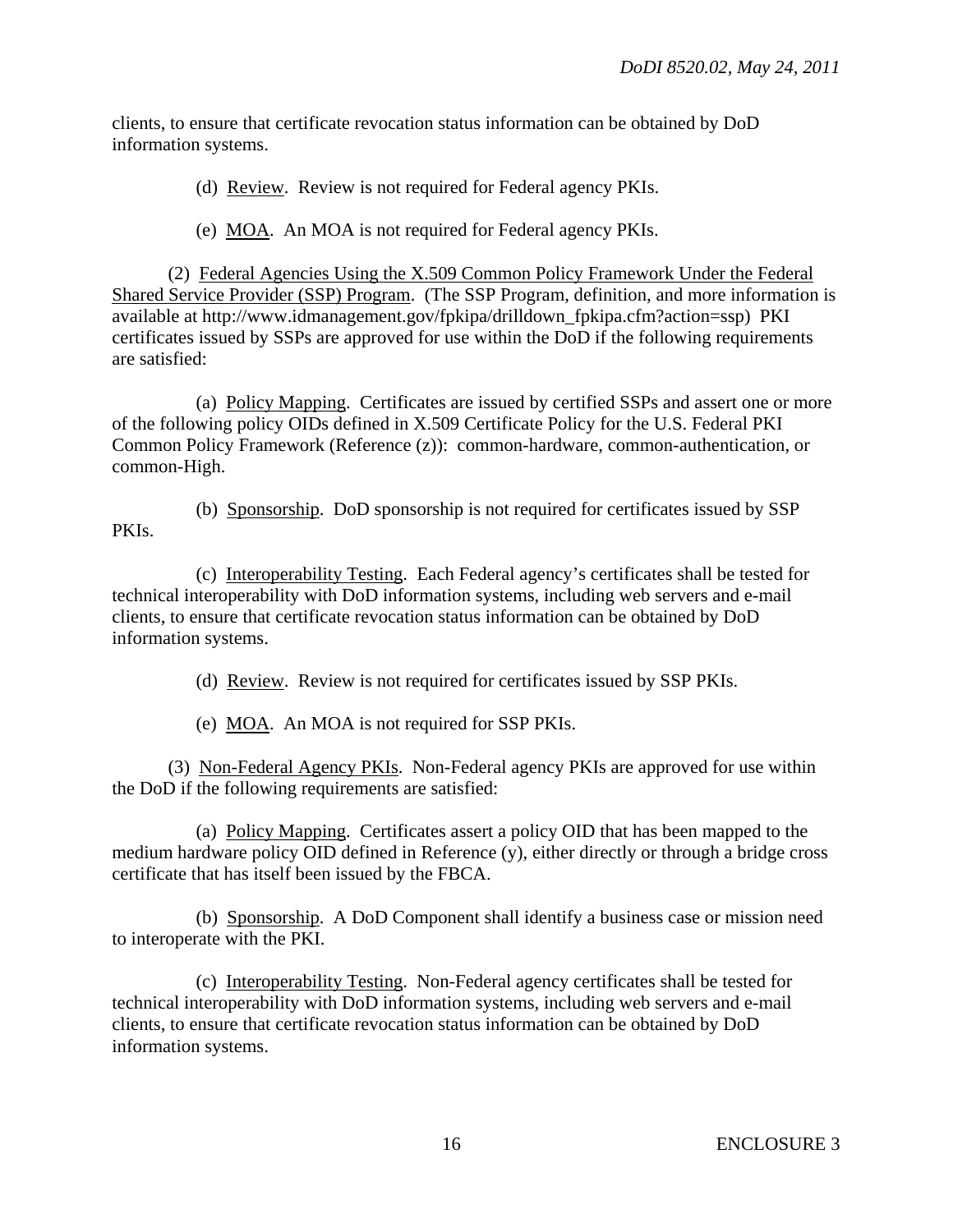(d) Review. The business case or mission need along with interoperability testing results shall be favorably reviewed, in accordance with Reference (l), as presenting an acceptable risk for use with DoD systems and applications.

 (e) MOA. The non-Federal agency PKI shall execute an appropriate MOA with the DoD, in accordance with Reference (l).

 (4) CCEB Nation PKIs. CCEB nation PKIs are approved for use within the DoD if these requirements are satisfied:

 (a) Policy Mapping. CCEB member nations shall assert that they comply with all requirements specified in Reference (s).

(b) Sponsorship. The DoD PKI PM is the sponsor for all CCEB nation PKIs.

 (c) Interoperability Testing. Interoperability testing is not required for CCEB nation PKIs.

 (d) Review. Review is not required for CCEB nation PKIs. The DoD PKI PMO is authorized to direct the issuance of DoD PKI cross certificates to CCEB member nations once the DoD and the CCEB member nation have signed a CCA.

(e) MOA. CCEB member nations shall sign a CCA with the DoD.

 (5) Other Mission Partner PKIs (e.g., non-CCEB Nation Allies). Other partner PKIs are approved for use within the DoD if these requirements are satisfied:

 (a) Policy Mapping. Requested policy OIDs defined by the partner CP shall be mapped to policy OIDs defined in Reference (j). This mapping shall identify any critical risks and potential impact to the DoD.

 (b) Sponsorship. A DoD Component shall identify a business case or mission need to interoperate with the PKI.

 (c) Interoperability Testing. Partner PKI certificates shall be tested for technical interoperability with DoD information systems, including web servers and e-mail clients, to ensure that certificate revocation status information can be obtained by DoD information systems.

 (d) Review. The business case or mission need, policy mapping, and interoperability testing results shall be favorably reviewed, in accordance with Reference (l), as presenting an acceptable risk for use with DoD systems and applications.

 (e) MOA. All partner PKIs shall execute an appropriate MOA with the DoD, in accordance with Reference (l).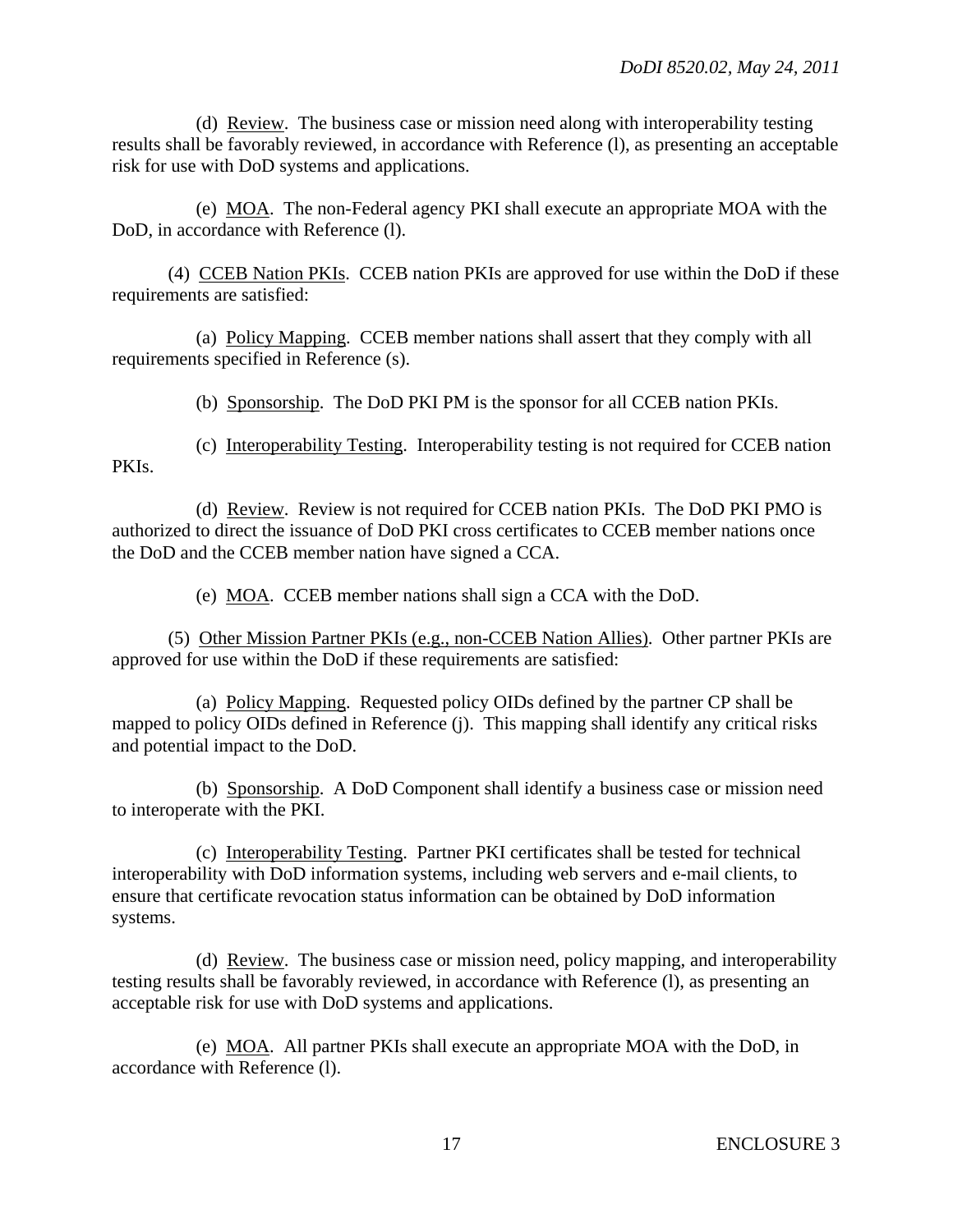3. PK-ENABLING. PK-enabling of DoD information systems shall be achieved through adherence to guidelines set forth in this Instruction and Reference (k). Certificates accepted by DoD relying parties must be issued by a PKI approved by the ASD(NII)/DoD CIO at an assurance level appropriate for the information being protected. PK-enabled information systems that include users who are DoD mission partners shall support certificates issued by DoD-approved PKIs. Security services shall be provided to the maximum extent possible via standard security protocols (e.g., secure sockets layer (SSL), transport layer security (TLS), and secure or multipurpose Internet mail extensions) and shall use algorithms and key strengths, as defined in Reference (j), commensurate with the sensitivity level (risk level, confidentiality impact level) of the information being protected (e.g., stored, processed, and/or accessed).

a. Authentication. Refer to Reference (k) for implementing procedures.

 b. Digital Signature. PKI provides the capability to implement digital signatures and can be an important enabling tool to comply with Federal law, such as section 3504 of title 44, United States Code (U.S.C.) (also known as "The Government Paperwork Elimination Act" (Reference (aa))), and section 7001 of title 15, U.S.C. (also known as "The Electronic Signatures in Global and National Commerce Act" (Reference (ab))). If an information system uses PKI for digital signatures, then that system shall follow DoD implementation and interoperability standards for digital signatures in the DoD IT Standards Repository. DoD Components shall provide direction to review and assess processes or transactions that would increase information security or improve efficiency or effectiveness by incorporating digital signature capability. DoD Components shall ensure applications, systems, and business processes using digital signatures are identified to and reviewed by the DoD Component's General Counsel for all aspects of digital signature use to ensure legal sufficiency and to prevent conflict with law, regulations, policy, treaties or international agreements. DoD Components should consider contingency, work-around, or back-up signature procedures for any processes that rely upon the use of digital signatures.

 (1) E-mail. All DoD e-mail systems shall support sending and receiving e-mail signed by DoD-approved certificates. E-mail shall be digitally signed in accordance with DoD Component digital signature policy and shall be signed using DoD-approved certificates.

 (2) Other Information Systems. DoD information systems other than e-mail that incorporate the use of PKI for digital signatures shall follow DoD and DoD Component interoperability guidelines for digital signature solutions.

 c. Encryption. PKI provides an encryption capability and can be a tool for complying with encryption requirements in Reference (c) as implemented in Reference (e). If an information system uses PKI for encryption of information in transit or at rest, then that system shall follow DoD Information Security Program policy, DoDI 5200.1-R (Reference (ac)), DoD Component guidelines for protecting information, and other requirements in this Instruction for PK-enabling and interoperability.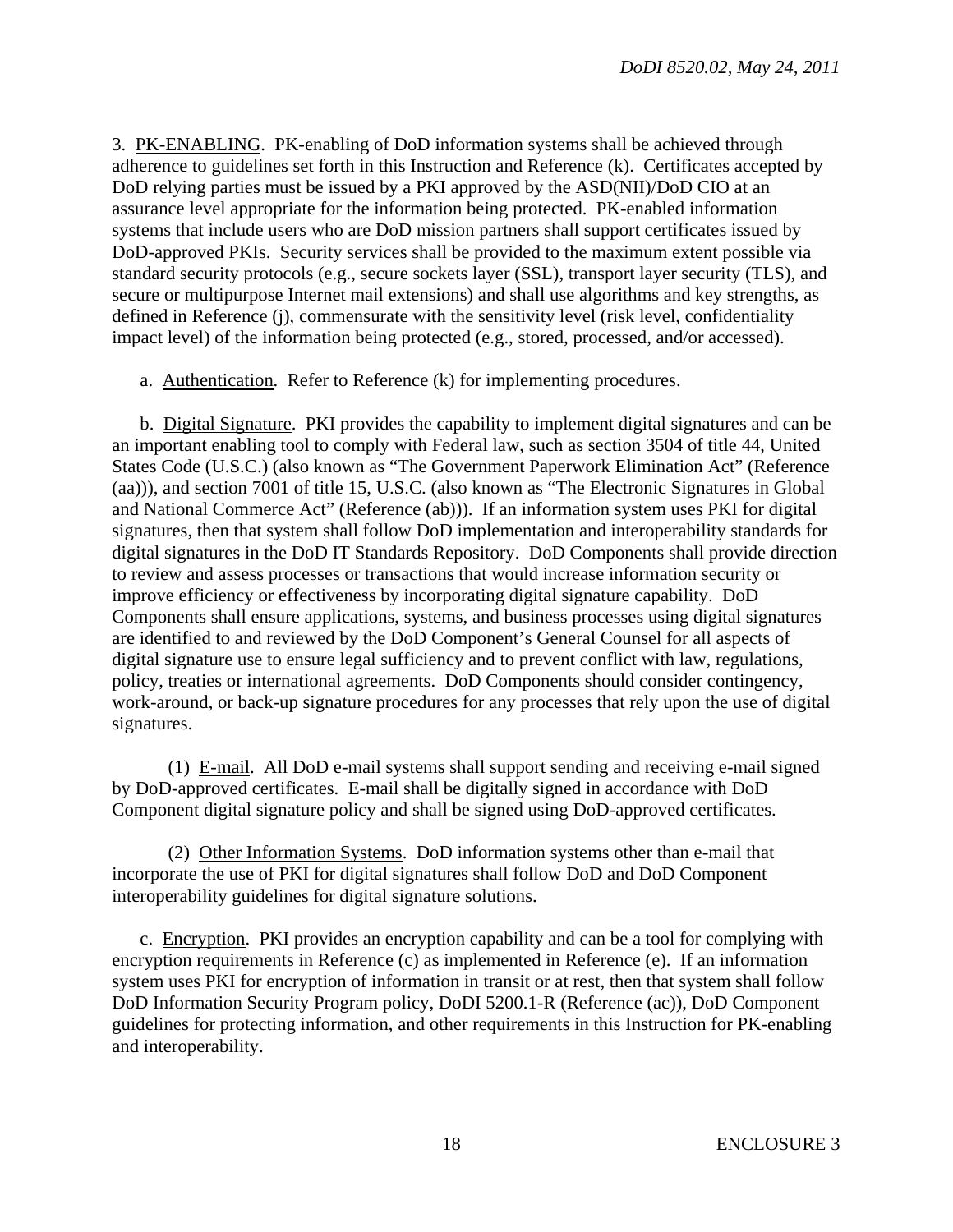(1) Web Servers. All DoD web servers shall require a DoD-approved certificate to initiate SSL/TLS server authentication, support data integrity, and maintain confidentiality as necessary to meet the sensitivity level requirements of the information stored on those web servers.

 (2) E-mail. All DoD e-mail systems (including mobile devices) shall support sending and receiving e-mail encrypted using DoD-approved certificates. E-mail shall be encrypted in accordance with DoD Component encryption policy and shall be encrypted using DoD-approved certificates.

 (3) Other Information Systems. DoD information systems other than web servers or emails that incorporate the use of PKI for encryption of information in transit or at rest shall meet requirements in this Instruction for PK-enabling and interoperability.

#### 4. INTEROPERABILITY TESTING PROGRAM

 a. The purpose of the testing program is to ensure PK-enabled information systems interoperate with the components of the DoD PKI and comply with PK-enabling developed by the DoD PKI PMO. The PKI interoperability testing program will include:

 (1) Developing and maintaining a PKI interoperability test plan that includes technical and security requirements, as required for the DoD Components.

 (2) Developing and maintaining a PKI interoperability testing capability for all DoD Components.

 b. Acquisition and development authorities for information systems shall ensure new information systems conform to PK-enabling standards developed by the DoD PKI PMO and are interoperable with all DoD-approved PKIs.

 c. PK-enabled information systems shall be tested to ensure conformance to current PK-enabling standards and shall be interoperable with all DoD-approved PKIs.

 d. COTS software products using or requiring the use of PK cryptography shall be tested to ensure interoperability with the appropriate DoD PKI and verified against security requirements in Reference (c) prior to procurement. COTS products not passing interoperability testing shall not be procured unless interoperable alternatives providing the requisite functionality are unavailable.

#### 5. WAIVERS

 a. The DISN/GIG Flag Panel may authorize waiving compliance with this Instruction for individual information systems on a case-by-case basis. Waivers shall be granted only for the minimum length of time required to achieve compliance. All waiver requests from an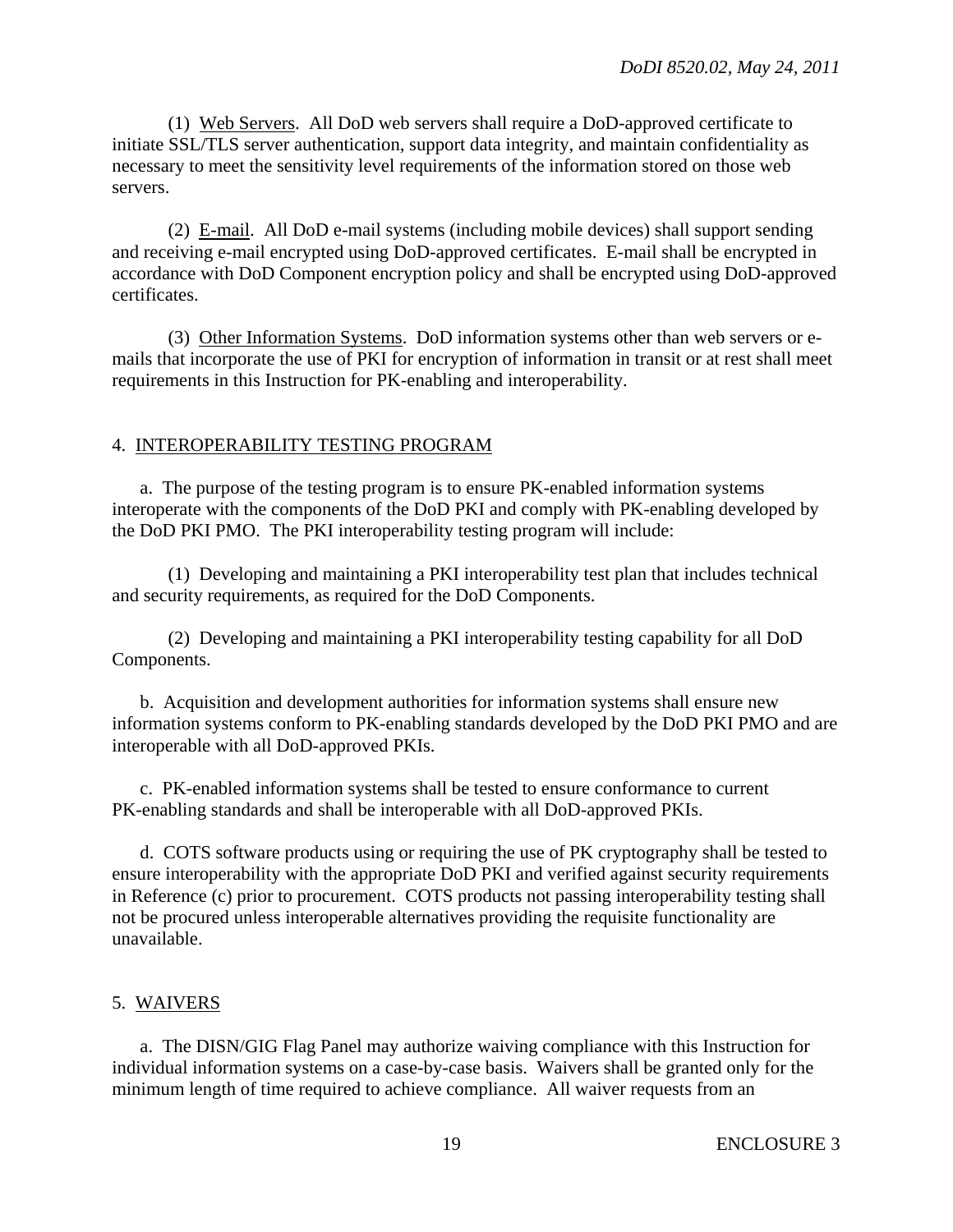information system, their operational control headquarters, or program office shall include a Component CIO endorsement memorandum that validates the waiver rationale and justification. Information systems applying for a waiver to this policy will follow guidance in Chairman of the Joint Chiefs of Staff Instruction 6211.02C (Reference (ad)) and the DSAWG. System owners granted waivers by the DISN/GIG Flag Panel for their information systems shall report approved waivers to the ASD(NII)/DoD CIO within 15 days of approval. All waivers previously approved under DoDI 8520.02, dated 1 April 2004 by DoD Component CIOs shall be submitted to the DISN/GIG Flag Panel if renewal or extension of any previous waiver is required.

 b. For policy compliance issues that are DoD-wide or involve multiple DoD Components, DoD Components may submit DoD-wide waiver recommendations through the Director, Identity Assurance and PKI to the ASD(NII)/DoD CIO. DoD-wide waivers shall be granted for only the minimum length of time required to achieve compliance.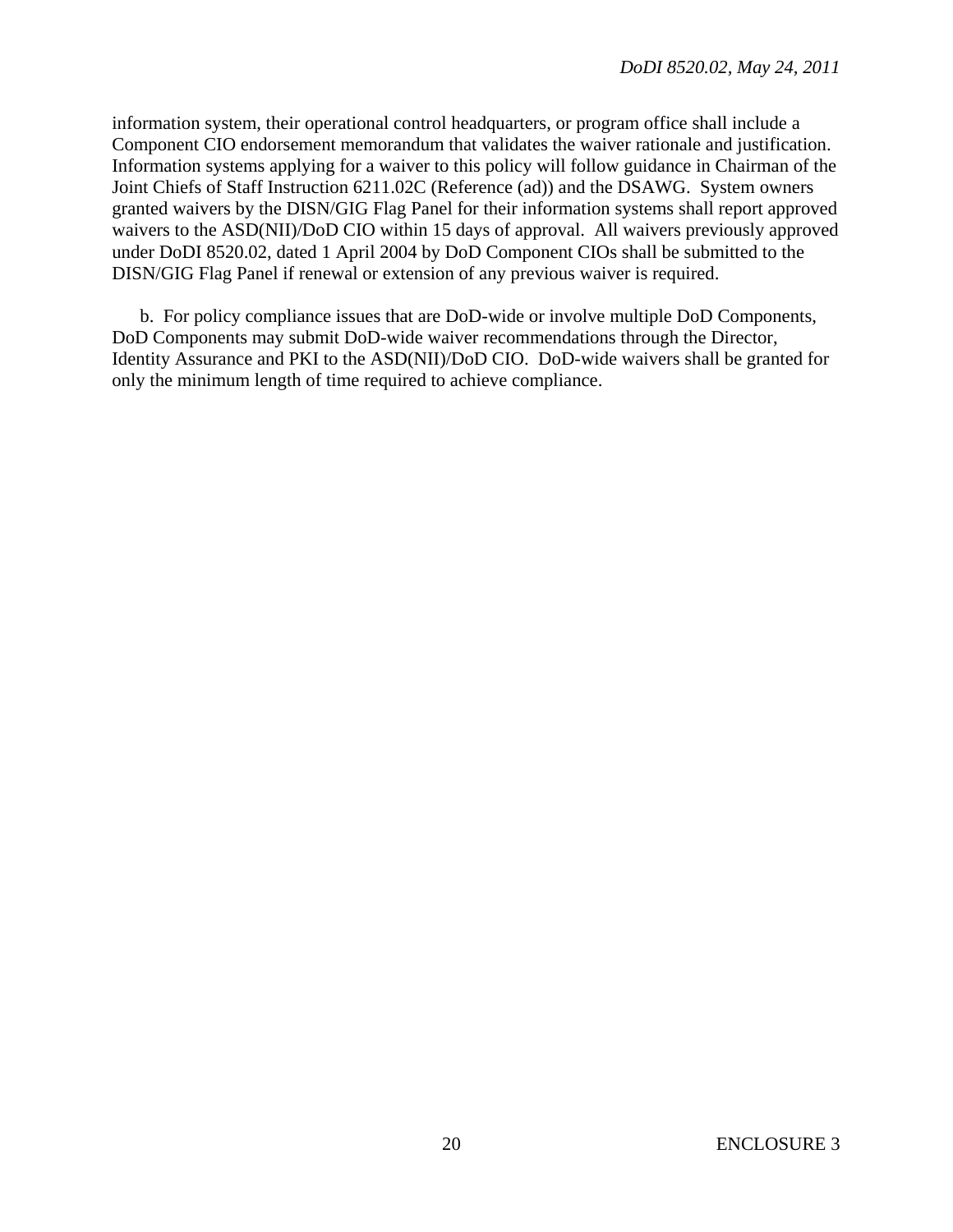#### APPENDIX TO ENCLOSURE 3

## CRITERIA FOR ISSUANCE OF ALT TO FOs, SES MEMBERS, AND DESIGNATED STAFF

The following are the minimum steps and criteria that must be met when ALTs are issued to FO/SES and authorized staff members.

 a. The Head of the DoD Component shall designate, in writing, an approving authority for issuance of ALTs.

 b. Participating FO or SES must designate their individual network account as a "group" account.

 c. One member of the FO or SES staff shall be named, in writing, as the sponsor for the group account. That individual shall:

(1) Control and designate which personnel are assigned to the group account.

 (2) Request one or more ALTs from the supporting Service's Registration Authority. The number of ALTs requested will be limited to the minimum needed to support the mission.

(3) Control and monitor distribution of all authorized and assigned tokens.

 d. The local network domain administrator shall change the characterization of the account from an individual account to a group account and provide the value of FO or SES user principal name (UPN) field to the Registration Authority providing the ALTs.

 e. The PKI certificate on the ALT which will support smart card logon shall have the value of the supported FO or SES UPN field as an entry in the Subject Alternate Name field of the certificate. Each token will be issued to the individual or role identified in the Common Name field in the PKI certificates.

 f. The issuance of ALTs as group authentication tokens will be conducted in accordance with the appropriate CPS. This requires each DoD Component to ensure its CPS allows FO or SES ALT issuance.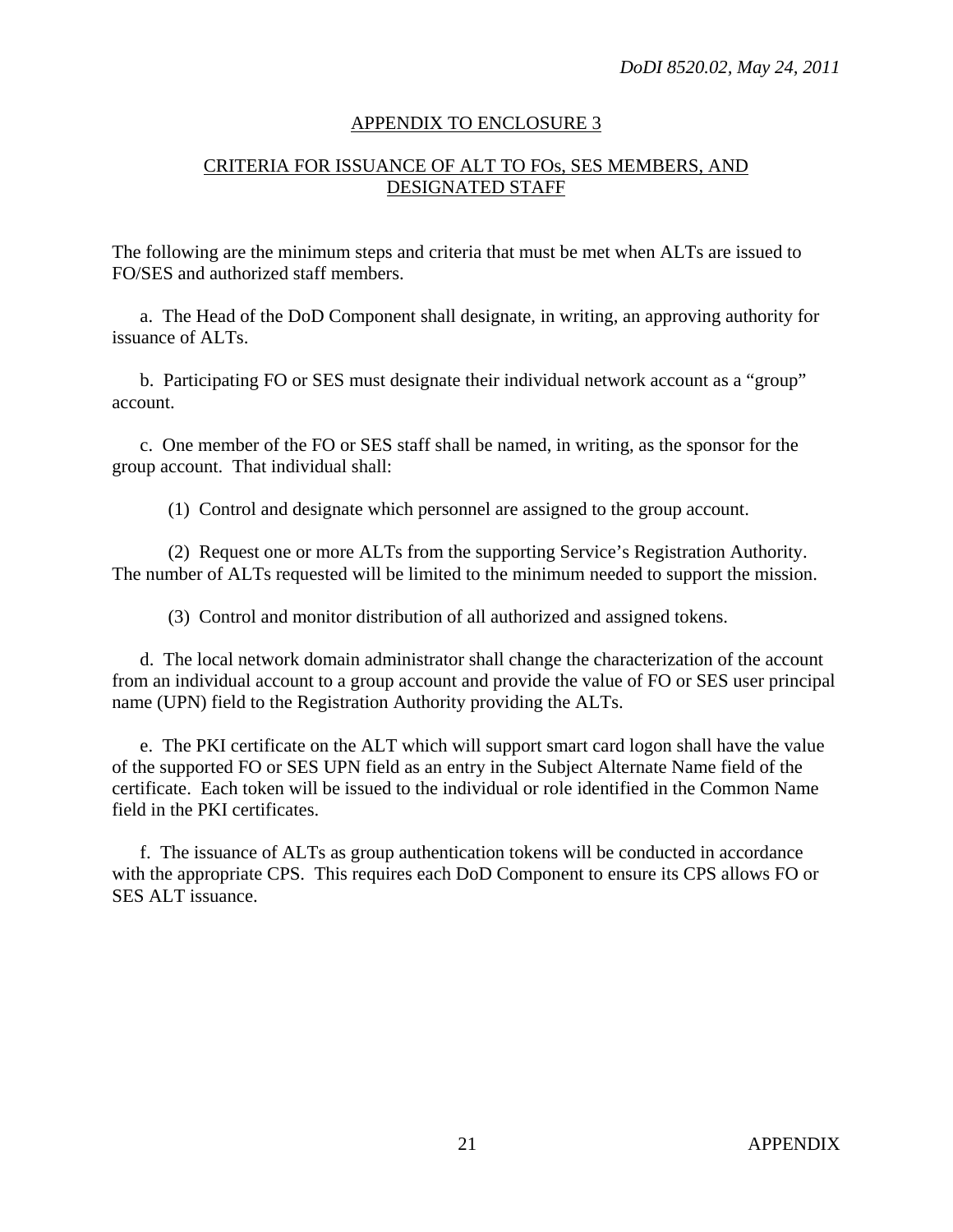# **GLOSSARY**

# PART I. ABBREVIATIONS AND ACRONYMS

| <b>ALT</b>       | alternate logon token                                               |
|------------------|---------------------------------------------------------------------|
| ASD(NII)/DoD CIO | Assistant Secretary of Defense for Networks and Information         |
|                  | Integration/DoD Chief Information Officer                           |
|                  |                                                                     |
| <b>CA</b>        | certification authority                                             |
| CAC              | common access card                                                  |
| <b>CCA</b>       | cross-certification agreements                                      |
| <b>CCEB</b>      | <b>Combined Communications-Electronics Board</b>                    |
| CC/S/A           | Combatant Command, Service or Agency                                |
| <b>CNSS</b>      | <b>Committee on National Security Systems</b>                       |
| <b>COTS</b>      | commercial off-the-shelf                                            |
| CP               | certificate policy                                                  |
| <b>CPS</b>       | certification practice statement                                    |
|                  |                                                                     |
| <b>DAA</b>       | designated accrediting authority                                    |
| <b>DISA</b>      | <b>Defense Information Systems Agency</b>                           |
| DISN/GIG         | Defense Information System Network/Global Information Grid          |
| DoDD             | DoD Directive                                                       |
| DoDI             | DoD Instruction                                                     |
| <b>DREN</b>      |                                                                     |
|                  | Defense Research and Engineering Network                            |
|                  |                                                                     |
| <b>ECA</b>       |                                                                     |
|                  | <b>External Certification Authority</b>                             |
|                  |                                                                     |
| <b>FBCA</b>      | <b>Federal Bridge Certification Authority</b>                       |
| FO               | flag officer                                                        |
|                  |                                                                     |
| <b>GIG</b>       | <b>Global Information Grid</b>                                      |
|                  |                                                                     |
| <b>IPMSCG</b>    | <b>Identity Protection and Management Senior Coordinating Group</b> |
| IT               | information technology                                              |
|                  |                                                                     |
| <b>MOA</b>       | memorandum of agreement                                             |
|                  |                                                                     |
| <b>NIPRNET</b>   | Non-classified Internet Protocol Router Network                     |
| <b>NSS</b>       | <b>National Security Systems</b>                                    |
|                  |                                                                     |
| <b>OID</b>       | object identifier                                                   |
|                  |                                                                     |
| <b>PK</b>        | public key                                                          |
| PKI              | public key infrastructure                                           |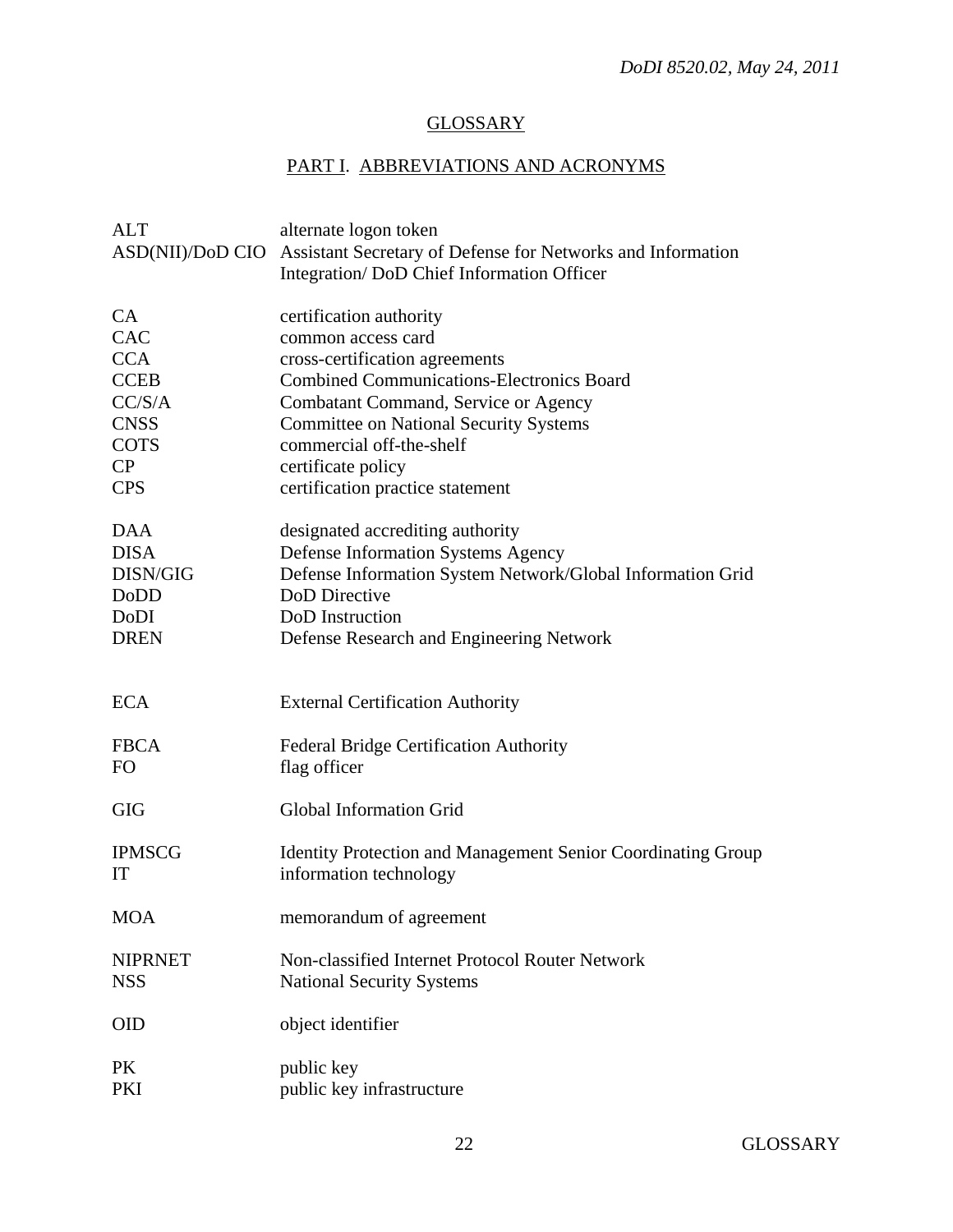| program management office                                               |
|-------------------------------------------------------------------------|
| Secret Defense Research and Engineering Network                         |
| <b>Senior Executive Service</b>                                         |
| Secret Internet Protocol Router Network                                 |
| secure sockets layer                                                    |
| <b>Shared Service Provider</b>                                          |
| transport layer security                                                |
| user principal name                                                     |
| <b>United States Code</b>                                               |
| Under Secretary of Defense for Acquisition, Technology and<br>Logistics |
|                                                                         |

# PART II. DEFINITIONS

Unless otherwise noted, these terms and their definitions are for the purpose of this Instruction.

assurance level. Defined in Reference (j).

CAC. Defined in Reference (d).

certificate. Defined in Reference (j)

CP. Defined in RFC 3647-X.509 Internet Public Key Infrastructure Certificate Policy and Certification Practices Framework (Reference (ae)).

CPS. Defined in Reference (ae).

credential service provider. An organization or vendor that proffers a service that issues any type of identity credential or identification card. Normally, the credentialing service is used to outsource the production of identity credentials for an organization or entity that does not operate their own credentialing capability.

cross-certification. The act or process by which two CAs each certify a PK of the other, issuing a PK certificate to that other CA. Cross-certification enables users to validate each other's certificate when the users are certified under different certification hierarchies. Crosscertification with the FBCA asserts that the DoD PKI operates in accordance with the standards, guidelines, and practices of the Federal PKI Policy Authority.

direct trust. A simple interoperating mechanism used by an application to take advantage of trust relationships between CAs in different PKIs. An application installs the Root CA certificate and any intermediate CA certificates into the application server's Certificate Trust store, creating a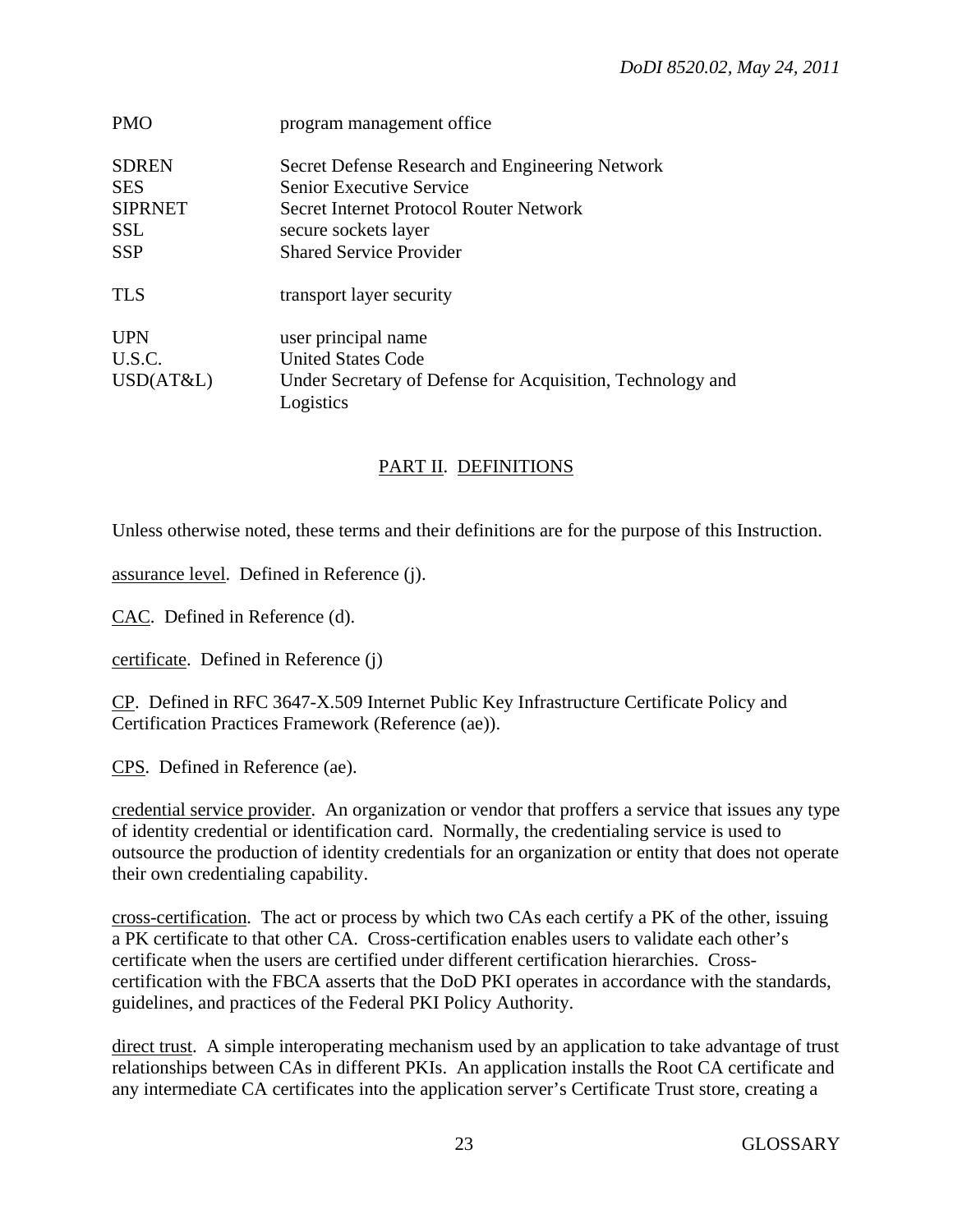path from a CA within a PKI that the application trusts directly to the CA that issued the certificate that is being presented to the application.

DoD-approved PKI. A PKI approved by the ASD(NII)/DoD CIO for use by DoD relying parties consistent with the processes in Reference (l). A listing of DoD-approved PKIs is located at: https://www.us.army.mil/suite/page/571419.

DoD mission partners. Federal, State, local, tribal, and coalition partners; foreign governments and security forces; international organizations; non-governmental organizations; private sector companies or organizations; and educational institutes. These entities may process electronic transactions with the DoD, or exchange e-mail or other data containing DoD relevant information.

DoD PKI certificate eligible users. DoD uniformed and civilian personnel and eligible contractors; DoD volunteers or interns; Selected Reserve personnel; Executive department and agency personnel; State or local or tribal government employees; foreign government and foreign organization personnel, and foreign contractors.

DoD PKI interoperability. The ability of DoD-relying parties, such as web servers and e-mail users, to accept certificates issued by DoD-approved PKIs for authentication and to rely upon the authenticated identity as a basis for rules-based system or data authorization or access control decisions.

ECA. The program established by the DoD to support the issuance of DoD-approved certificates to industry partners and other external entities and organizations. The DoD has established and controls the governing ECA certificate policy; the issuing CAs are owned and operated by a commercial entity that has been approved as meeting the DoD ECA Certificate Policy and is authorized to create, sign, and issue certificates to external entities that DoD relying parties may use for authentication, signature, and encryption.

External PKI. Any PKI established and sponsored by an entity outside of the DoD. The PKI may be operated by a commercial PKI vendor.

hardware token. A portable, user-controlled, physical device used to generate, store, and protect cryptographic information, and to perform cryptographic functions.

key recovery. The capability for authorized entities to retrieve keying material from a key backup or archive. Recovery of an individual's escrowed encryption key (keying material) initiated by the individual issued that encryption key is considered a first party key recovery process. The individual is always authorized to recover their own escrowed private key(s). Recovery of an individual's escrowed encryption key initiated by other than the individual that the key was issued to is considered third party key recovery. Third parties must obtain authorization to obtain someone else's escrowed private key.

key recovery policy. A named set of rules that specify the conditions under which key recovery information must be created, and conditions under which and to whom escrowed keys may be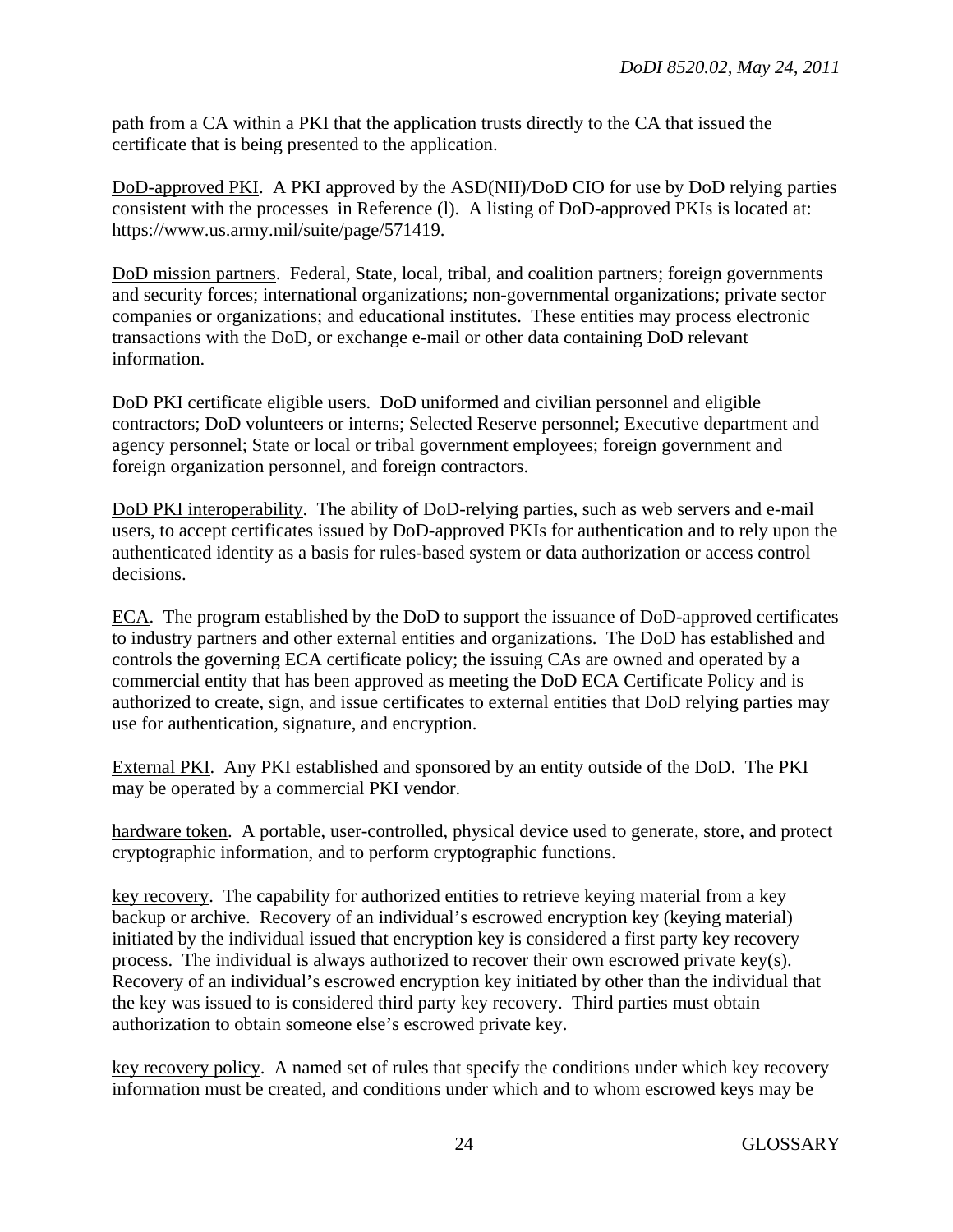released; it also indicates who are allowable key recovery agent(s) and key recovery officials and how or where escrowed keys must be maintained.

key recovery practice statement. A statement of the practices that a key escrow database, key recovery authority, or other PKI component employs in escrowing private keys associated with encryption certificates and recovering them, in accordance with specific requirements specified in a key recovery policy.

non-Federal agency. An entity that is a State, local, or tribal government, commercial organization, or non-governmental organization. For example, the State of Illinois Department of Transportation, a State-level Bureau of Indian Affairs, the Boeing Company, and the Red Cross are considered non-Federal agencies.

PK-enabling. The incorporation of the use of certificates for security services such as authentication, confidentiality, data integrity, and non-repudiation. PK-enabling involves replacing existing or creating new user authentication systems using certificates instead of other technologies, such as user identification and password or Internet protocol filtering; implementing PK technology to digitally sign, in a legally enforceable manner, transactions and documents; or using PK technology, generally in conjunction with standard symmetric encryption technology, to encrypt information at rest or in transit.

PKI. The framework and services that provide for the generation, production, distribution, control, accounting, and destruction of PK certificates.

policy OID. A specific piece of information asserted in the certificate extensions of all DoD and DoD-approved PKI certificates. A policy OID designates the set of rules identified in an associated CP. A policy OID allows a relying party to differentiate between two or more sets of rules for issuing certificates within a single CP.

relying party. Any entity that uses a digital certificate to identify the creator of digitally signed information, verify the integrity of digitally signed information, or establish confidential communication with the holder of a certificate by relying on the validity of the binding the subscriber's name to the PK contained in the certificate.

Selected Reserve. Those units and individuals within the Ready Reserve designated by their respective Service and approved by the Chairman of the Joint Chiefs of Staff as so essential to initial wartime missions that they have priority over all other Reserves. All Selected Reservists are in an active status. The Selected Reserve also includes persons performing initial active duty for training. See Reference (d) for further information.

smart card. A credit card-size device containing one or more integrated circuits and may employ one or more of the following technologies: magnetic stripe, bar code (linear or twodimensional), non-contact and radio frequency transmitters, biometric information, encryption and authentication information, and photo identification.